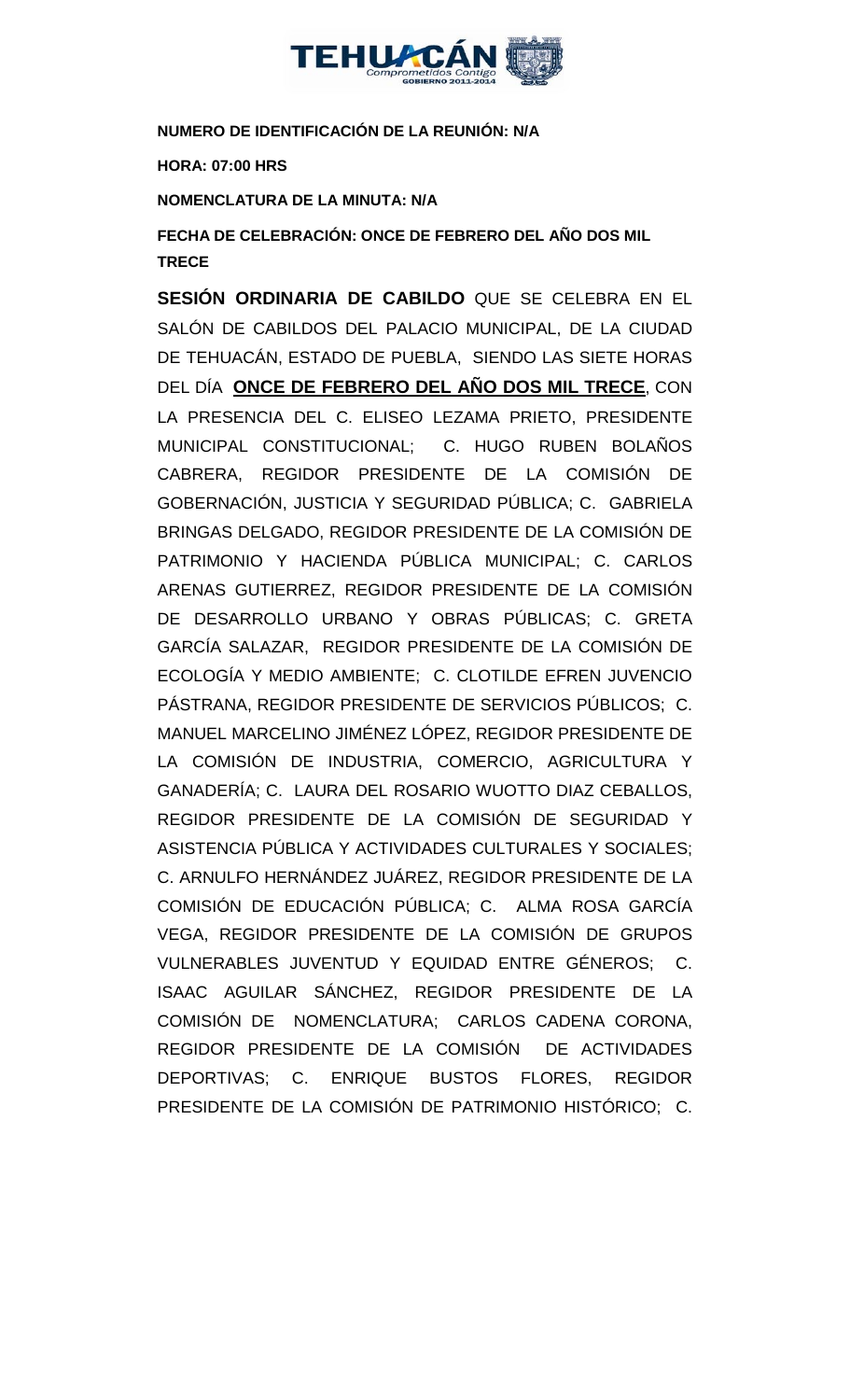LIC. ROBERTO IVÁN LINARES CHÁVEZ, SÍNDICO MUNICIPAL, ASÍ COMO EL C. DR. JOSÉ ORLANDO CUALLO CINTA, SECRETARIO DEL AYUNTAMIENTO QUIEN DA FE.---------------------------------------------

UNA VEZ QUE SE HA PASADO LISTA DE ASISTENCIA SE INFORMA LO SIGUIENTE:

NO SE ENCUENTRA EL C. LIC. ROBERTO IVAN LINARES CHAVEZ, SÍNDICO MUNICIPAL.

SEÑOR PRESIDENTE LE COMUNICO QUE SE ENCUENTRAN 13 DE LOS MIEMBROS DEL CABILDO, POR LO ANTERIOR SE DECLARA EL QUÓRUM LEGAL PARA CONTINUAR CON LA PRESENTE SESIÓN DE CABILDO.

EL C. DR. JOSÉ ORLANDO CUALLO CINTA, PROCEDE A DAR LECTURA AL ORDEN DEL DÍA, MISMA QUE CONTIENE LOS SIGUIENTES PUNTOS:

### **1.- APERTURA DE LA SESIÓN**

### **2.- LISTA DE ASISTENCIA**

### **3.- DECLARATORIA DEL QUÓRUM**

### **4.- LECTURA Y FIRMA DEL ACTA ANTERIOR**

### **5.- PRESIDENCIA**

 ANÁLISIS, DISCUSIÓN Y EN SU CASO APROBACIÓN DEL PETITORIO QUE CONTIENE LA RATIFICACIÓN DE APOYOS ECONÓMICOS A LAS OFICINAS DEL MINISTERIO PUBLICO SUR-ORIENTE Y MINISTERIO PUBLICO DE LA FEDERACION, POR EL PERIODO COMPRENDIDO DEL 15 DE FEBRERO DEL 2013 AL 14 DE FEBRERO DEL 2014.

### **6.- COMISION DE PATRIMONIO Y HACIENDA PUBLICA MUNICIPAL**

 ANÁLISIS, DISCUSIÓN Y EN SU CASO APROBACIÓN DEL DICTAMEN QUE CONTIENE PENSION A FAVOR DE LA C. EMILIA IRENE BERISTAIN GONZALEZ, ESPOSA Y BENEFICIARIA DEL TRABAJADOR QUE EN VIDA SE LLAMO: ISRAEL VALENTIN AGUILAR MONTES, QUIEN PRESTARA SUS SERVICIOS COMO NOTIFICADOR DE LA DIRECCION DE INGRESOS, HABIENDO FALLECIDO EL DIA 20 DE JULIO DEL 2010.

### **7.- COMISION DE SERVICIOS PUBLICOS MUNICIPALES**

 ANÁLISIS, DISCUSIÓN Y EN SU CASO APROBACIÓN DEL DICTAMEN QUE CONTIENE EL REGLAMENTO PARA EL RASTRO MUNICIPAL.

### **8.- ASUNTOS GENERALES**

### **CLAUSURA.**

PASAMOS AL PUNTO DE LECTURA Y FIRMA DE ACTA DE LA SESION ANTERIOR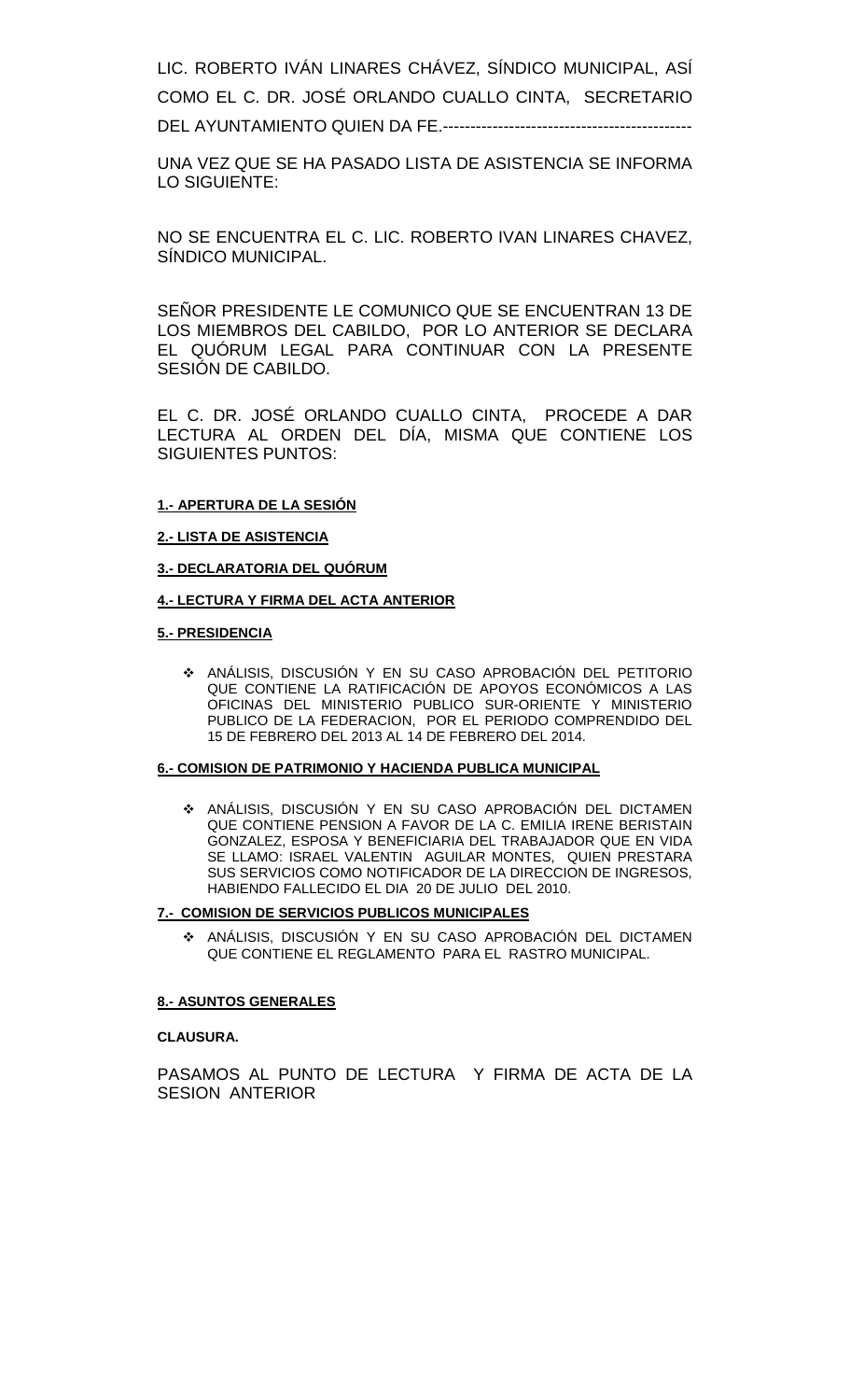EN ESTOS MOMENTOS EL DR. ORLANDO CUALLO CINTA, PROCEDE A DAR LECTURA AL ACTA ANTERIOR UNA VEZ TERMINADA LA LECTURA SE PROCEDE A PASAR A LOS REGIDORES PARA SU FIRMA CORRESPONDIENTE.

**PRESIDENCIA.- ANÁLISIS, DISCUSIÓN Y EN SU CASO APROBACIÓN DEL PETITORIO QUE CONTIENE LA RATIFICACION DE APOYOS ECONOMICOS A LAS OFICINAS DEL MINISTERIO PUBLICO SUR-ORIENTE Y MINISTERIO PUBLICO DE LA FEDERACION, POR EL PERIODO COMPRENDIDO DEL 15 DE FEBRERO DEL 2013 AL 14 DE FEBRERO DEL 2014.**

SEÑOR PRESIDENTE, TIENE USTED EL USO DE LA PALABRA.

EL C. ELISEO LEZAMA PRIETO, PROCEDE A DAR LECTURA AL PETITORIO DE REFERENCIA, MISMO QUE A LA LETRA DICE:

# **"…HONORABLE CABILDO:**

EL SUSCRITO **C. ELISEO LEZAMA PRIETO**, PRESIDENTE MUNICIPAL DE TEHUACAN, PUEBLA, EN EJERCICIO DE LAS FACULTADES QUE ME CONFIEREN LOS ARTÍCULOS 90, 91 FRACCIONES III, LXI, Y DEMÁS RELATIVOS Y APLICABLES DE LA LEY ORGÁNICA MUNICIPAL, SOMETO A LA CONSIDERACIÓN DE ESTE CUERPO COLEGIADO EL PRESENTE PETITORIO, **PARA APROBAR Y RATIFICAR LOS APOYOS ECONÓMICOS A LAS OFICINAS DEL MINISTERIO PUBLICO SUR-ORIENTE Y MINISTERIO PUBLICO DE LA FEDERACIÓN,** CON BASE A LOS SIGUIENTES;

# C O N S I D E R A N D O S

I. QUE DE CONFORMIDAD CON LAS FRACCIONES II, IV DEL ARTÍCULO 115 DE LA CONSTITUCIÓN POLÍTICA DE LOS ESTADOS UNIDOS MEXICANOS, LOS MUNICIPIOS ESTARÁN INVESTIDOS DE PERSONALIDAD JURÍDICA Y MANEJARÁN SU PATRIMONIO CONFORME A LA LEY, LOS AYUNTAMIENTOS TENDRÁN FACULTADES PARA APROBAR, DE ACUERDO CON LAS LEYES EN MATERIA MUNICIPAL QUE DEBERÁN EXPEDIR LAS LEGISLATURAS DE LOS ESTADOS, LOS BANDOS DE POLICÍA Y GOBIERNO, LOS REGLAMENTOS, CIRCULARES Y DISPOSICIONES ADMINISTRATIVAS DE OBSERVANCIA GENERAL DENTRO DE SUS RESPECTIVAS JURISDICCIONES, QUE ORGANICEN LA ADMINISTRACIÓN PÚBLICA MUNICIPAL, REGULEN LAS MATERIAS, PROCEDIMIENTOS, FUNCIONES Y SERVICIOS PÚBLICOS DE SU COMPETENCIA Y ASEGUREN LA PARTICIPACIÓN CIUDADANA Y VECINAL; ASÍ MISMO LOS MUNICIPIOS ADMINISTRARÁN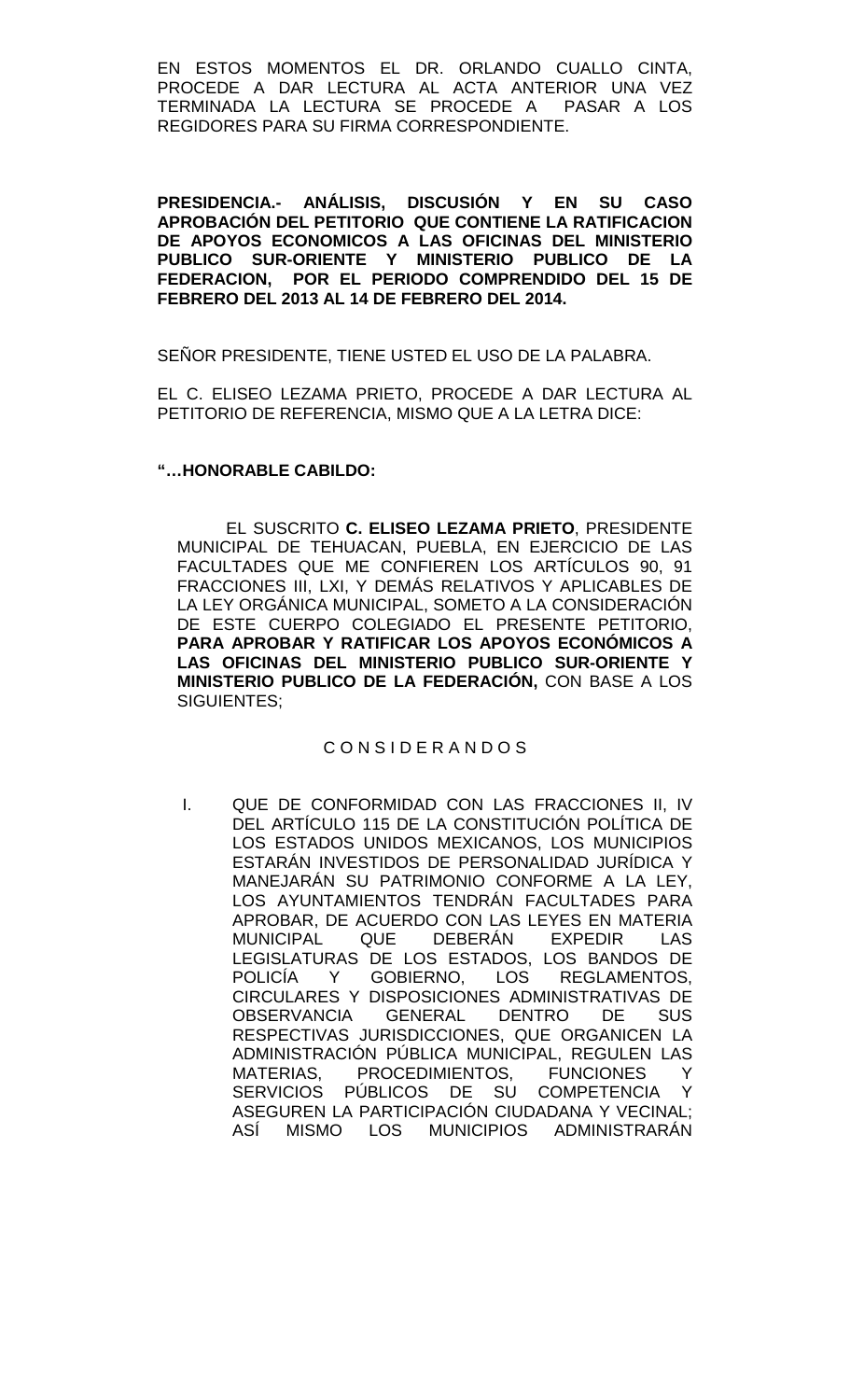LIBREMENTE SU HACIENDA, LA CUAL SE FORMARÁ DE LOS RENDIMIENTOS DE LOS BIENES QUE LES PERTENEZCAN, ASÍ COMO DE LAS CONTRIBUCIONES Y<br>OTROS INGRESOS QUE LAS LEGISLATURAS OTROS INGRESOS QUE LAS LEGISLATURAS ESTABLEZCAN A SU FAVOR; MISMAS DISPOSICIONES QUE SON TRASLADADAS AL PÁRRAFO PRIMERO DEL ARTÍCULO 103 Y A LA FRACCIÓN III DEL ARTÍCULO 105 DE LA CONSTITUCIÓN POLÍTICA DEL ESTADO LIBRE Y SOBERANO DE PUEBLA, ASÍ COMO EN SUS CONTENIDOS ESENCIALES AL ARTÍCULO 3 DE LA LEY ORGÁNICA MUNICIPAL;

- II. QUE EL ARTÍCULO 107 DE LA LEY ORGÁNICA MUNICIPAL DETERMINA QUE EL PODER PÚBLICO DEL ESTADO Y LOS AYUNTAMIENTOS TIENEN EL DEBER DE PROMOVER EL DESARROLLO ECONÓMICO Y SOCIAL DE SUS HABITANTES Y PARA ELLO SU ACTIVIDAD SERÁ PROGRAMADA; SIENDO QUE ASÍ MISMO LOS ARTÍCULOS 109 Y 110 DEL MISMO CUERPO NORMATIVO ESTABLECEN QUE LA HACIENDA PÚBLICA TIENE POR OBJETO ATENDER LOS GASTOS DEL ESTADO Y QUE SE FORMARÁ CON EL PRODUCTO DE LAS<br>CONTRIBUCIONES, IMPUESTOS, DERECHOS, CONTRIBUCIONES,<br>PRODUCTOS, APROVECHAMIENTOS Y PARTICIPACIONES QUE DETERMINEN LAS LEYES FISCALES, Y CON LAS DONACIONES, LEGADOS, HERENCIAS Y REINTEGROS QUE SE HICIEREN EN SU FAVOR;
- III. QUE EL ARTÍCULO 78 FRACCIONES I, XV, XVII Y XVIII DE LA LEY ORGÁNICA MUNICIPAL, DETERMINA DENTRO DE LAS ATRIBUCIONES DE LOS AYUNTAMIENTOS EL CUMPLIR Y HACER CUMPLIR, EN LOS ASUNTOS DE SU COMPETENCIA, LAS LEYES, DECRETOS Y DISPOSICIONES DE OBSERVANCIA GENERAL DE LA FEDERACIÓN Y DEL ESTADO, ASÍ COMO LOS ORDENAMIENTOS MUNICIPALES; DESIGNAR DE ENTRE LOS REGIDORES A QUIENES DEBAN INTEGRAR LAS COMISIONES QUE SE DETERMINAN EN LA PRESENTE LEY; FOMENTAR LAS ACTIVIDADES DEPORTIVAS, CULTURALES Y EDUCATIVAS, ESTANDO OBLIGADOS A SEGUIR LOS PROGRAMAS QUE EN ESTA MATERIA ESTABLEZCAN LAS AUTORIDADES COMPETENTES; PROMOVER CUANTO ESTIME CONVENIENTE PARA EL PROGRESO ECONÓMICO, SOCIAL Y CULTURAL DEL MUNICIPIO;
- IV. QUE EL ARTÍCULO 91 EN SUS FRACCIONES III, XXVI, XLV Y LXI DE LA MISMA LEY ORGÁNICA MUNICIPAL, PRECEPTÚA QUE EL CIUDADANO PRESIDENTE MUNICIPAL CONSTITUCIONAL TIENE DENTRO DE SUS FACULTADES Y OBLIGACIONES LAS DE REPRESENTAR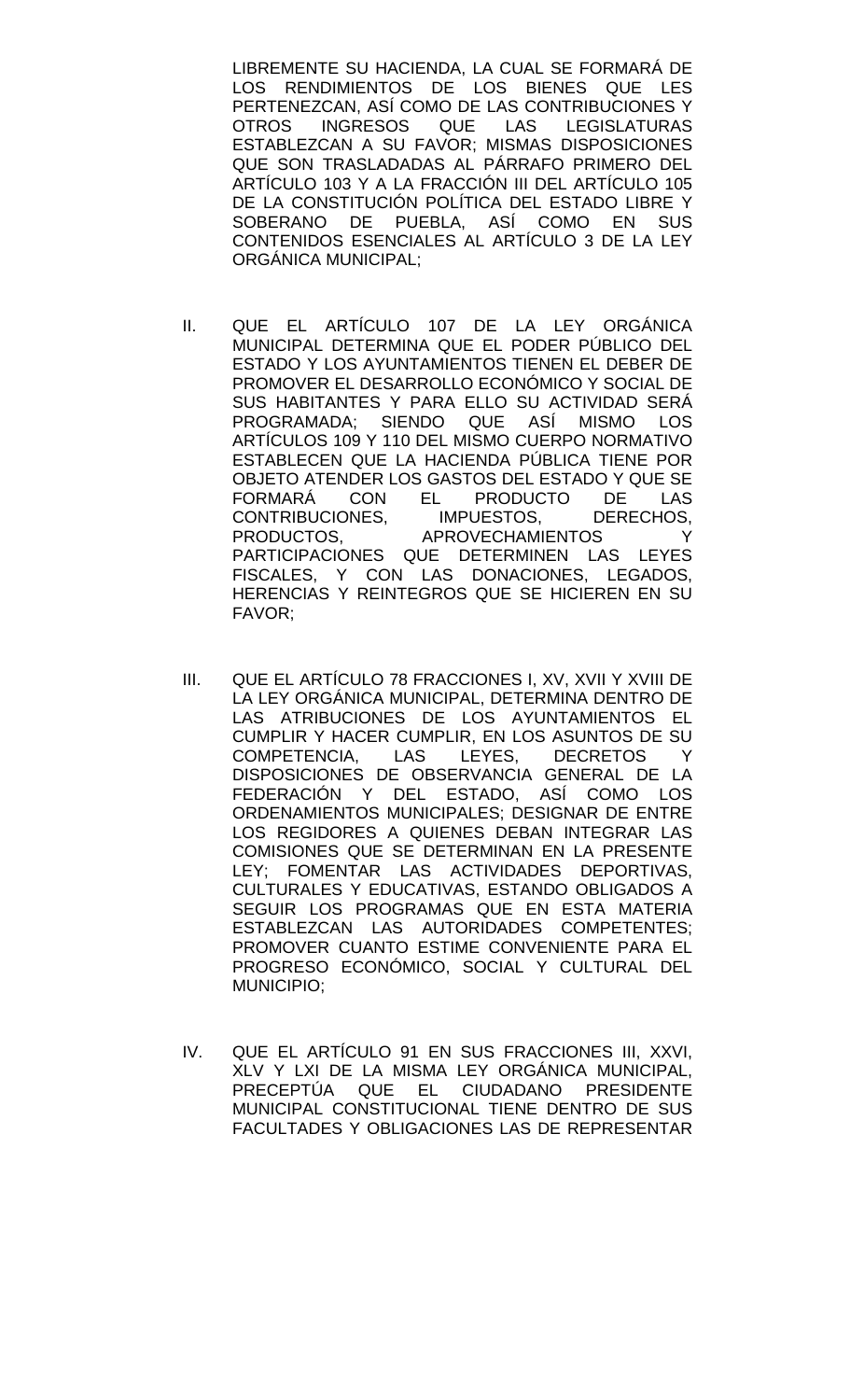AL AYUNTAMIENTO Y EJECUTAR SUS RESOLUCIONES, SALVO QUE SE DESIGNE UNA COMISIÓN ESPECIAL, O SE TRATE DE PROCEDIMIENTOS JUDICIALES, EN LOS QUE LA REPRESENTACIÓN CORRESPONDE AL SÍNDICO MUNICIPAL; PROMOVER LO NECESARIO AL FOMENTO DE LA AGRICULTURA, INDUSTRIA, COMERCIO, EDUCACIÓN, HIGIENE, BENEFICENCIA Y DEMÁS RAMOS DE LA ADMINISTRACIÓN PÚBLICA MUNICIPAL Y ATENDER AL EFICAZ FUNCIONAMIENTO DE LAS OFICINAS Y ESTABLECIMIENTOS PÚBLICOS MUNICIPALES; RESOLVER SOBRE LOS ASUNTOS QUE NO ADMITAN DEMORA, AUN CUANDO SEAN DE LA COMPETENCIA DEL AYUNTAMIENTO, SI ÉSTE NO PUDIERE REUNIRSE DE INMEDIATO Y SOMETER LO QUE HUBIERE HECHO A LA RATIFICACIÓN DEL CABILDO MUNICIPAL EN LA SESIÓN INMEDIATA SIGUIENTE; Y LAS DEMÁS QUE LE CONFIERAN LAS LEYES, REGLAMENTOS Y LAS QUE ACUERDE EL CABILDO;

- V. QUE EL ARTÍCULO 92 DE LA MISMA LEY ARRIBA INVOCADA ESTIPULA QUE SON FACULTADES Y OBLIGACIONES DE LOS REGIDORES EL EJERCER LAS FACULTADES DE DELIBERACIÓN Y DECISIÓN DE LOS ASUNTOS QUE LE COMPETEN AL AYUNTAMIENTO, FORMAR PARTE DE LAS COMISIONES PARA LAS QUE FUEREN DESIGNADOS POR ESTE Y DICTAMINAR E INFORMAR SOBRE LOS ASUNTOS QUE SE LES ENCOMIENDE;
- VI. QUE EL ARTÍCULO 150 FRACCIÓN V DE LA MULTICITADA LEY ESTABLECE QUE EL GASTO MUNICIPAL SE EJERCERÁ DE ACUERDO A LO QUE DETERMINE EL AYUNTAMIENTO;
- VII. QUE EL ARTÍCULO 78 FRACCIÓN XVIII DE LA LEY ORGÁNICA MUNICIPAL, SEÑALA QUE ES ATRIBUCIÓN DEL AYUNTAMIENTO PROMOVER CUANTO ESTIME CONVENIENTE PARA EL PROGRESO ECONÓMICO, SOCIAL Y CULTURAL DEL MUNICIPIO Y ACORDAR LAS OBRAS PÚBLICAS QUE FUEREN NECESARIAS.
- VIII. QUE EN FECHA 25 DE AGOSTO DEL AÑO 2011, FUE RECEPCIONADO EN LA SECRETARÍA GENERAL UN OFICIO SIGNADO POR LA MAESTRA GEORGINA REBOLLEDO BENITES, DIRECTORA DE AGENCIAS DEL MINISTERIO PÚBLICO SUR-ORIENTE, POR MEDIO DEL CUAL SOLICITAN UN APOYO ECONÓMICO QUINCENAL PARA JUAN ROMERO FLORES, TODA VEZ QUE PRESTA SUS SERVICIOS COMO ENCARGADO DEL AREA DE NO ANTECEDENTES PENALES Y QUE ES POR LA CANTIDAD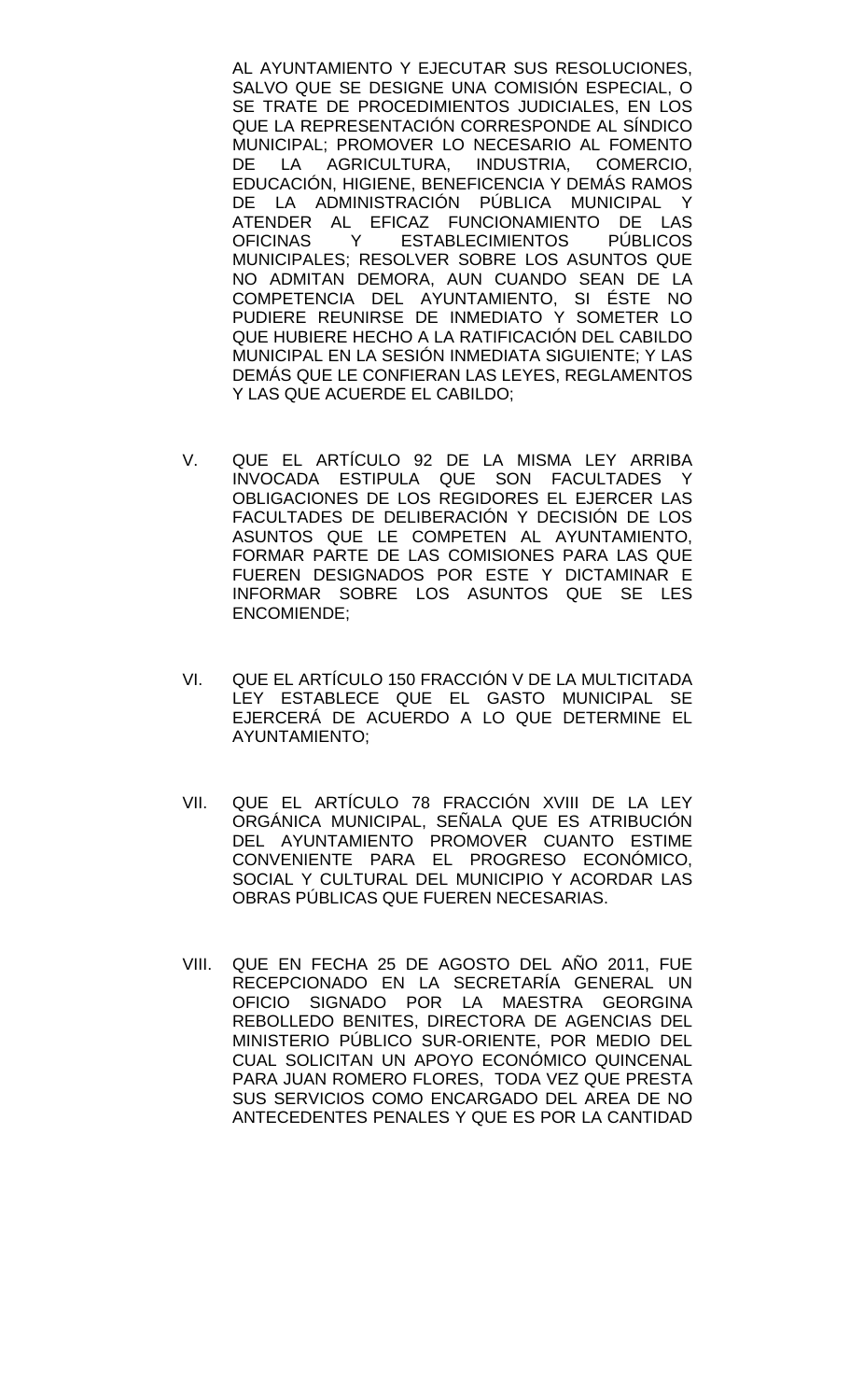DE **\$1,512.00 (MIL QUINIENTOS DOCE PESOS 00/100 M.N.)** Y A LA C. LAURENTINA GRACIELA CORTEZ PEREZ, QUIEN PRESTA SUS SERVICIOS COMO SECRETARIAL Y QUE ES POR LA CANTIDAD DE \$2,145.00 (DOS MIL CIENTO CUARENTA Y CINCO PESOS 00/100 M.N.) POR LO CUAL ES NECESARIO QUE ESTE CABILDO AUTORICE DICHOS APOYOS A OTORGARSE DEL 15 DE FEBRERO DEL 2013 Y HASTA EL 14 DE FEBRERO DEL 2014. ASÍ MISMO CON FECHA 25 DE AGOSTO DEL AÑO 2011, FUE RECIBIDO EN LA SECRETARÍA GENERAL UN OFICIO SIGNADO POR EL LICENCIADO SAMUEL GONZALEZ CARMONA, AGENTE DEL MINISTERIO PUBLICO DE LA FEDERACIÓN, POR MEDIO DEL CUAL SOLICITAN UN APOYO ECONÓMICO QUINCENAL DE \$1,437.00 (MIL CUATROCIENTOS TREINTA Y SIETE PESOS 00/100 M.N.) PARA CADA UNO DE LOS C.C. ROSA MARIA CONTRERAS PEÑA Y GUALBERTO ANDRES CORTES HERRERA Y TODA VEZ QUE POR LA CARGA DE TRABAJO QUE TIENEN LAS OFICINAS TAMBIEN DEBE LABORAR POR LAS TARDES, POR LO CUAL ES NECESARIO QUE ESTE CABILDO AUTORICE Y RATIFIQUE DICHO APOYO DURANTE EL PERIODO DEL 15 DE FEBRERO DEL 2013 AL 14 DE FEBRERO DEL 2014.

IX. QUE MEDIANTE SESIÓN DE CABILDO DE FECHA 30 DE AGOSTO DEL AÑO 2011, SE APROBARON DICHOS APOYOS ECONÓMICOS CORRESPONDIENTES AL AÑO 2011, ASÍ MISMO POR CABILDO DE FECHA 28 DE NOVIEMBRE DEL 2012 SE RATIFICARON DICHOS A POYOS PARA EL AÑO EN CITA. POR LO ANTERIOR ES NECESARIO QUE EN LA PRESENTE SESIÓN ESTE HONORABLE CUERPO EDILICIO APRUEBE Y RATIFIQUE DICHOS APOYOS POR LO QUE HACE AL PERIODO QUE VA DEL 15 DE FEBRERO DEL 2013 AL 14 DE FEBRERO DEL 2014.

POR LO ANTES EXPUESTO, FUNDADO Y MOTIVADO EN TODOS Y CADA UNO DE LOS CONSIDERANDOS DEL PRESENTE INSTRUMENTO, SE SOMETE A CONSIDERACIÓN DE ESTE HONORABLE CUERPO COLEGIADO LOS SIGUIENTES:

## **PETITORIOS**

**PRIMERO.-** SE APRUEBEN Y RATIFIQUEN POR ESTE<br>HONORABLE CABILDO LOS APOYOS ECONÓMICOS CABILDO LOS APOYOS ECONÓMICOS SOLICITADOS Y OTÓRGUENSE A PARTIR DEL 15 DE FEBRERO DEL 2013 HASTA EL DIA 14 DE FEBRERO DEL 2014, LOS CUALES SE ENCUENTRAN DESCRITOS EN EL CONSIDERANDO VIII DEL PRESENTE INSTRUMENTO Y QUE SE TIENEN AQUÍ POR REPRODUCIDOS COMO SI A LA LETRA SE INSERTAREN EN OBVIO DE INNECESARIAS REPETICIONES.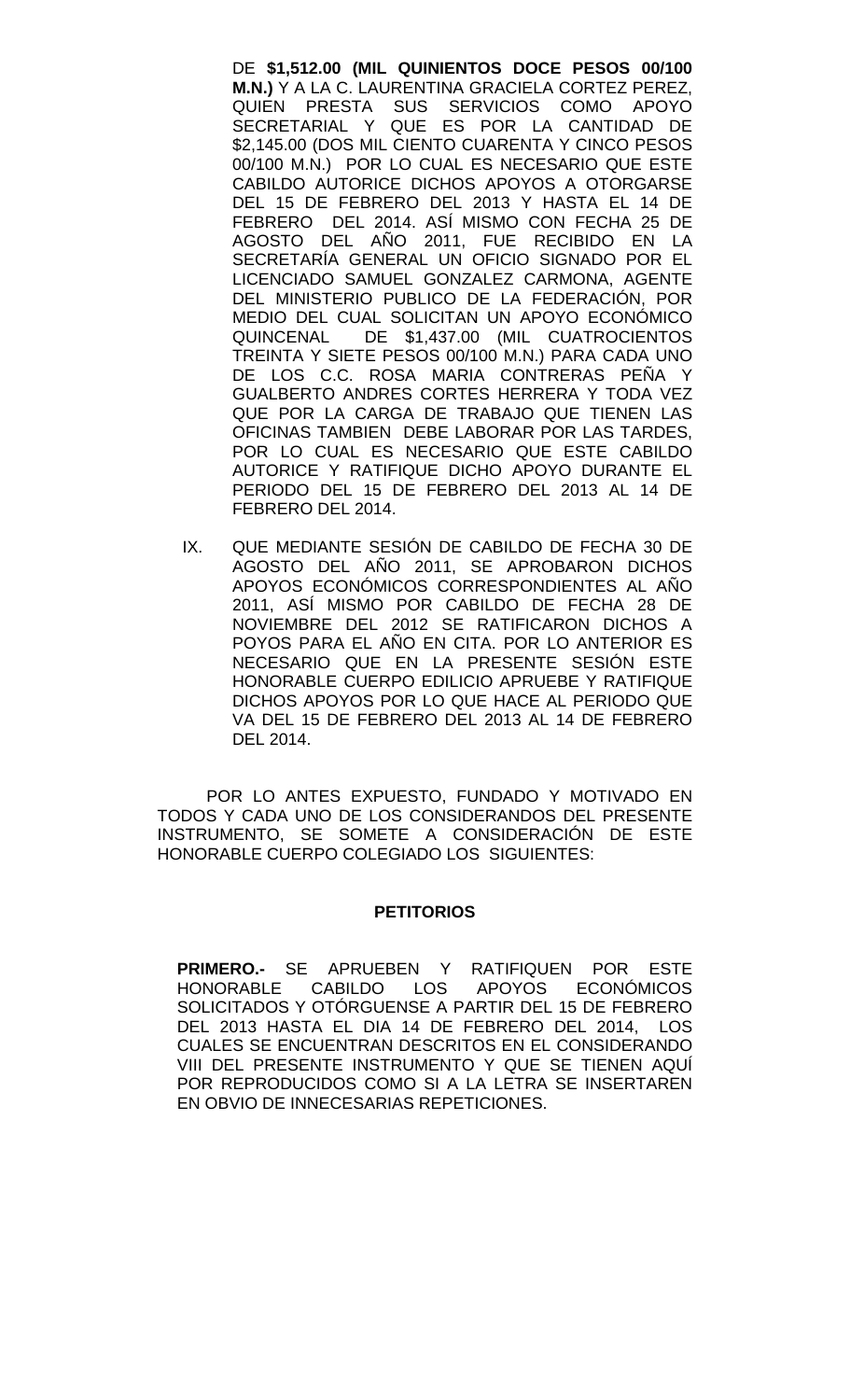**SEGUNDO**.- NOTIFIQUESE EL PRESENTE INSTRUMENTO A LAS AREAS CORRESPONDIENTES.- ATENTAMENTE.- TEHUACAN, COMPROMETIDOS CONTIGO.-TEHUACAN, PUEBLA A 06 DE FEBRERO DEL 2013.- C. ELISEO LEZAMA PRIETO.- FIRMA ILEGIBLE…"

SEÑOR PRESIDENTE MUNICIPAL, REGIDORES Y SINDICO MUNICIPAL, EN VOTACIÓN SE LES CONSULTA SI SE APRUEBA LA PROPUESTA PRESENTADA EN CUESTIÓN, LOS QUE ESTÉN POR LA AFIRMATIVA SÍRVANSE MANIFESTARLO LEVANTANDO LA MANO.

HABIÉNDOSE ANALIZADO AMPLIAMENTE EL CONTENIDO DEL DICTAMEN DE REFERENCIA, POR MAYORÍA CON 13 VOTOS A FAVOR, POR PARTE DE LOS INTEGRANTES DEL HONORABLE CABILDO, SE DETERMINA EL SIGUIENTE:

# **A C U E R D O**

**PRIMERO.-** SE APRUEBAN Y RATIFICAN POR ESTE HONORABLE CABILDO LOS APOYOS ECONÓMICOS SOLICITADOS Y OTÓRGUENSE A PARTIR DEL 15 DE FEBRERO DEL 2013 HASTA EL DIA 14 DE FEBRERO DEL 2014, LOS CUALES SE ENCUENTRAN DESCRITOS EN EL CONSIDERANDO VIII DEL PRESENTE INSTRUMENTO Y QUE SE TIENEN AQUÍ POR REPRODUCIDOS COMO SI A LA LETRA SE INSERTAREN EN OBVIO DE INNECESARIAS REPETICIONES.

**SEGUNDO**.- NOTIFIQUESE EL PRESENTE INSTRUMENTO A LAS AREAS CORRESPONDIENTES.

LO ANTERIOR CON FUNDAMENTO EN LOS DISPOSITIVOS LEGALES INVOCADOS EN EL DICTAMEN DE REFERENCIA.

**COMISIÓN DE PATRIMONIO Y HACIENDA PÚBLICA MUNICIPAL.- ANÁLISIS, DISCUSIÓN Y EN SU CASO APROBACIÓN DEL DICTAMEN QUE CONTIENE PENSION A FAVOR DE LA C. EMILIA IRENE BERISTAIN GONZALEZ, ESPOSA Y BENEFICIARIA DEL TRABAJADOR QUE EN VIDA SE LLAMO: ISRAEL VALENTIN AGUILAR MONTES, QUIEN PRESTARA SUS SERVICIOS COMO NOTIFICADOR DE LA DIRECCIÓN DE INGRESOS, HABIENDO FALLECIDO EL DIA 20 DE JULIO DEL 2010.**

SEÑORA REGIDORA TIENE USTED EL USO DE LA PALABRA.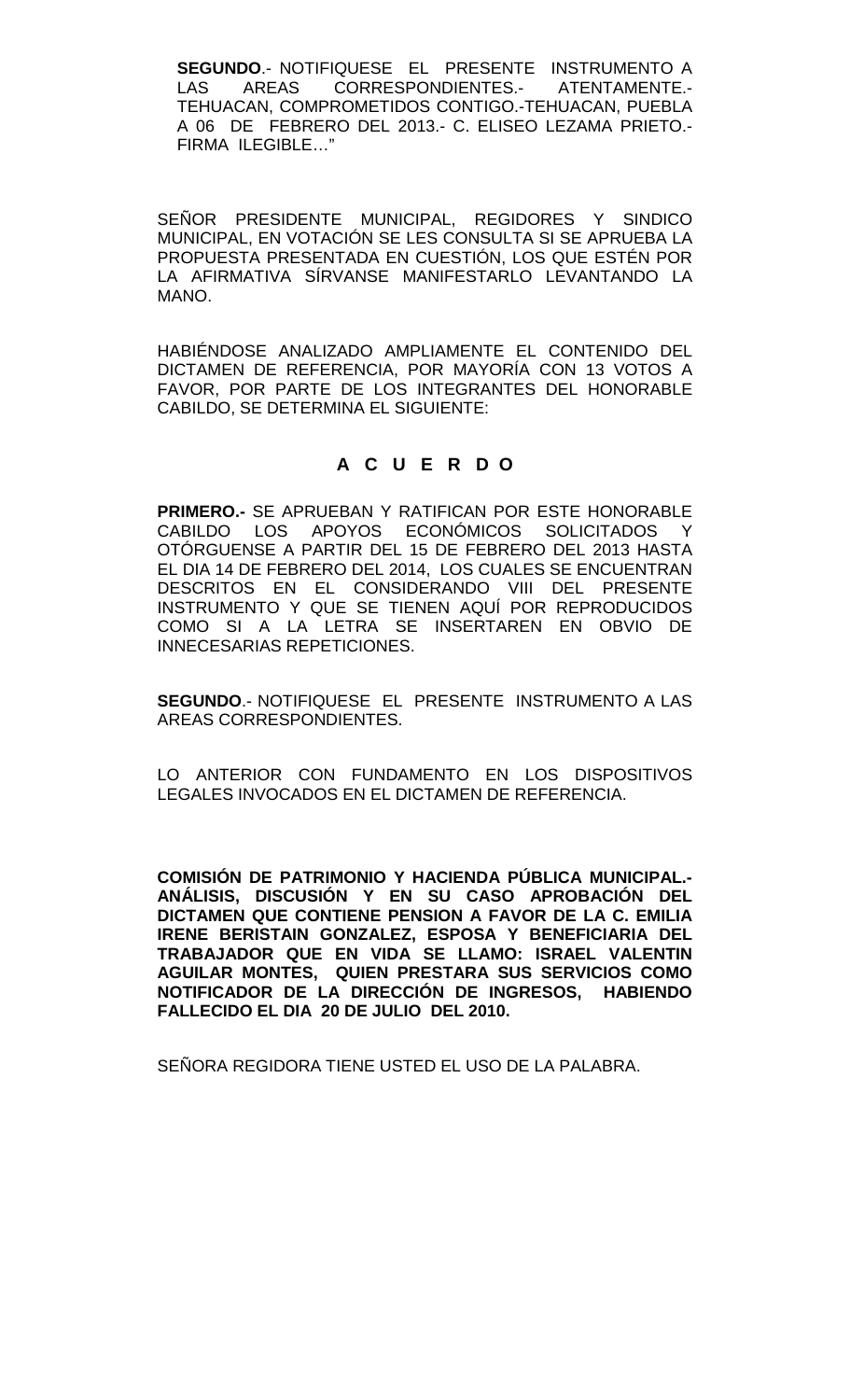LA C. GABRIELA BRINGAS DELGADO, PROCEDE A DAR LECTURA AL DICTAMEN CORRESPONDIENTE, MISMO QUE A LA LETRA DICE:

# "…HONORABLE CABILDO:

LOS SUSCRITOS REGIDORES GABRIELA BRINGAS DELGADO, GRETA GARCIA SALAZAR, Y HUGO RUBEN BOLAÑOS CABRERA, REGIDOR PRESIDENTE Y MIEMBROS RESPECTIVAMENTE DE LA COMISION DE PATRIMONIO Y HACIENDA PÚBLICA MUNICIPAL, USO DE LAS FACULTADES QUE NOS CONFIERE EL ARTÍCULO 78 FRACCIÓN V DE LA LEY ORGANICA MUNICIPAL, SOMETEMOS A LA CONSIDERACION DE ESTE HONORABLE CUERPO COLEGIADO EL PRESENTE DICTAMEN MEDIANTE EL CUAL SE DETERMINE: OTORGAR PENSIÓN POR FALLECIMIENTO DEL TRABAJADOR QUE EN VIDA SE LLAMÓ ISRAEL VALENTIN AGUILAR MONTES, QUIEN PRESTARA SUS SERVICIOS COMO NOTIFICADOR MUNICIPAL, A FAVOR DE LA C. EMILIA IRENE BERISTAIN GONZALEZ, QUIEN DEMOSTRÓ SER LA UNICA Y LEGITIMA BENEFICIARIA DE LOS DERECHOS DEL MENCIONADO TRABAJADOR, POR LO QUE:

## CONSIDERANDOS.

I. QUE DE CONFORMIDAD CON LAS FRACCIONES II IV DEL ARTICULO 115 DE LA CONSTITUCION POLITICA DE LOS ESTADOS UNIDOS MEXICANOS, LOS MUNICIPIOS ESTARAN INVESTIDOS DE PERSONALIDAD JURIDICA Y MANEJARAN SU PATRIMONIO CONFORME A LA LEY, LOS AYUNTAMIENTOS TENDRAN FACULTADES PARA APROBAR DE ACUERDO CON LAS LEYES EN MATERIA<br>MUNICIPAI QUE DEBERÁN EXPEDIR LAS MUNICIPAL QUE DEBERÁN LEGISLATURAS DE LOS ESTADOS, LOS BANDOS DE<br>POLICIA Y GOBIERNO, LOS REGLAMENTOS, POLICIA Y GOBIERNO, LOS CIRCULARES Y DISPOSICIONES ADMINISTRATIVAS DE OBSERVANCIA GENERAL DENTRO DE SUS RESPECTIVAS JURISDICCIONES QUE ORGANICEN LA ADMINISTRACIÓN PUBLICA MUNICIPAL, REGULEN LAS<br>MATERIAS, PROCEDIMIENTOS, FUNCIONES Y PROCEDIMIENTOS, FUNCIONES Y SERVICIOS PÚBLICOS DE SU COMPETENCIA Y ASEGUREN LA PARTICIPACIÓN CIUDADANA Y VECINAL;<br>ASI MISMO LOS MUNICIPIOS ADMINISTRARAN ASI MISMO LOS MUNICIPIOS LIBREMENTE SU HACIENDA LA CUAL SE FORMARA DE LOS RENDIMIENTOS DE LOS BIENES QUE LES PERTENEZCAN, ASI COMO DE LAS CONTRIBUCIONES Y OTROS INGRESOS QUE LAS LEGISLATURAS ESTABLEZCAN A SU FAVOR; MISMAS DISPOSICIONES QUE SON TRASLADADAS AL PARRAFO PRIMERO DEL ARTICULO 103 Y A LA FRACCIÓN III DEL ARTICULO 105 DE LA CONSTITUCIÓN POLITICA DEL ESTADO LIBRE Y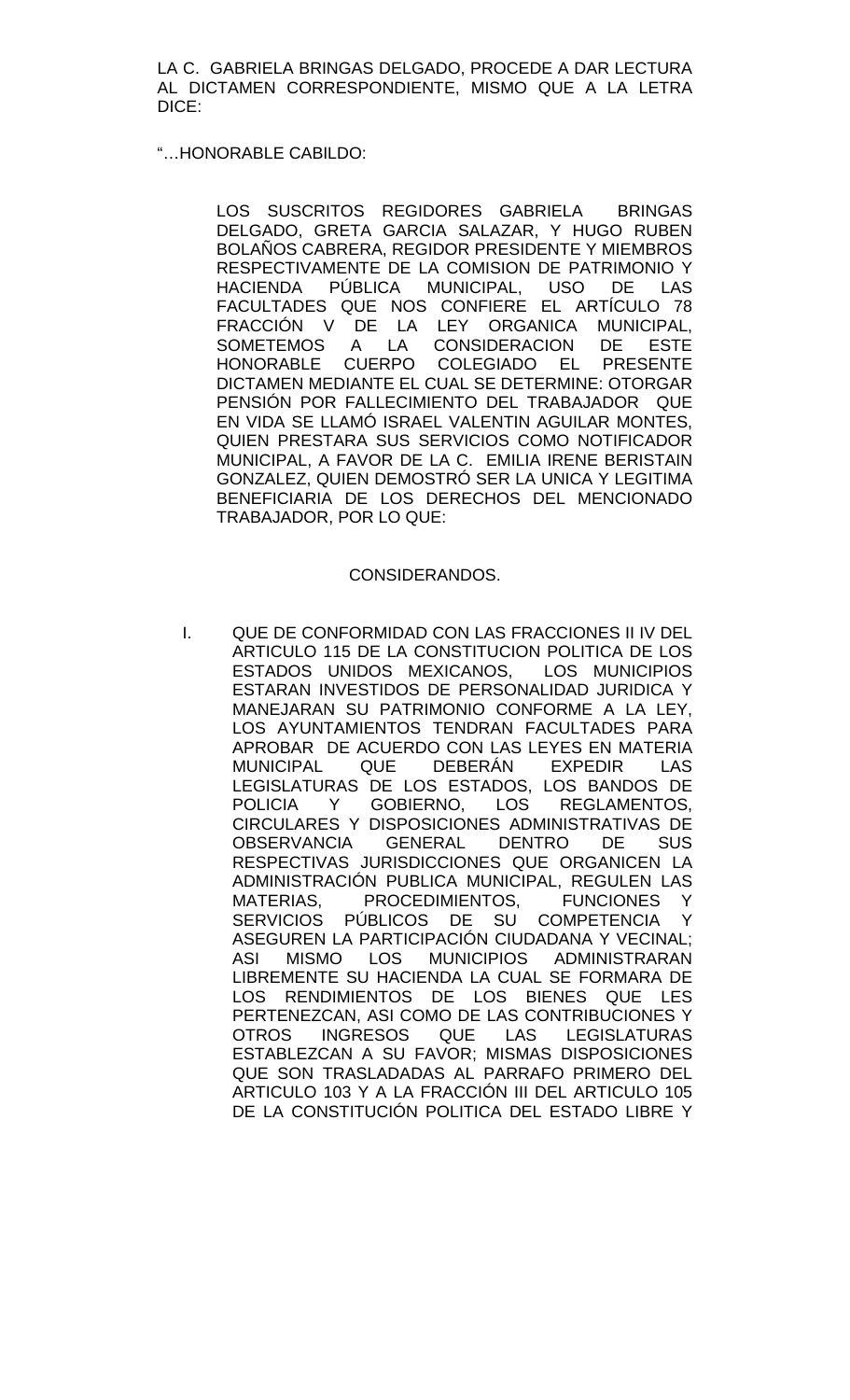SOBERANO DE PUEBLA, ASI COMO EL ARTICULO 3 DE LA LEY ORGANICA MUNICIPAL;

- II. QUE EL ARTICULO 92 DE LA MISMA LEY INVOCADA EN EL CONSIDERANDO QUE ANTECEDE, ESTIPULA EN SUS FRACCIONES III, IV Y V QUE SON FACULTADES Y OBLIGACIONES DE LOS REGIDORES EL EJERCER LAS FACULTADES DE DELIBERACIÓN Y DECISION DE LOS ASUNTOS QUE LE COMPETEN AL AYUNTAMIENTO, FORMAR PARTE DE LAS COMISIONES PARA LAS QUE FUEREN DESIGNADOS POR ÉSTE Y DICTAMINAR E INFORMAR SOBRE LOS ASUNTOS QUE SE LES ENCOMIENDE; DISPOSICIÓN QUE SE ARTICULA CON EL DISPOSITIVO 96 FRACCIÓN 1RA. DEL MISMO ORDENAMIENTO QUE ESTABLECE QUE DENTRO DE LAS COMISIONES PERMANENTES DE REGIDORES, SE ENCUENTRA LA DE PATRIMONIO Y HACIENDA PUBLICA MUNICIPAL, DE LA QUE FORMAMOS PARTE LOS SUSCRITOS Y QUE DEBERAN ANALIZAR, DISCUTIR, PROPONER SOBRE LOS ASUNTOS COMPRENDIDOS EN ESAS MATERIAS;
- III. QUE EL ARTICULO 78 FRACCIÓN XXXI DE LA LEY ORGANICA MUNICIPAL, DETERMINA QUE SON ATRIBUCIONES DE LOS AYUNTAMIENTOS EL OTORGAR<br>PENSIONES A FUNCIONARIOS Y EMPLEADOS A FUNCIONARIOS Y EMPLEADOS MUNICIPALES EN LOS TERMINOS QUE DISPONGAN LAS LEYES APLICABLES;
- IV. QUE ES IMPORTANTE SEÑALAR QUE TAL Y COMO LO DISPONE EL ARTICULO 277, DE LA LEY ORGANICA MUNICIPAL; LOS MUNICIPIOS OBSERVARAN POR LO QUE A SUS TRABAJADORES SE REFIERE, LAS DISPOSICIONES QUE RIJAN LAS RELACIONES DE TRABAJO ENTRE EL ESTADO Y SUS TRABAJADORES, EN TODO AQUELLO QUE SEA CONDUCENTE.

EN EL CASO CONCRETO Y AL NO EXISTIR UNA LEY O DISPOSICIÓN LEGAL APLICABLE A NIVEL MUNICIPAL, EN CUANTO AL REGIMEN DE SEGURIDAD SOCIAL QUE GARANTICE EL DERECHO A LA SALUD, LA ASISTENCIA MEDICA Y EL BIENESTAR SOCIAL Y CULTURAL DE LOS TRABAJADORES, JUBILADOS, PENSIONADOS DE LAS INSTITUCIONES PUBLICAS Y SUS BENEFICIARIOS. Y EN TERMINOS DEL NUMERAL 277, DE LA LEY ANTES CITADA, APLICAREMOS POR ANALOGIA LAS DISPOSICIONES QUE RIGEN LAS RELACIONES EN ESTA MATERIA ENTRE EL ESTADO Y SUS TRABAJADORES, SIENDO APLICABLE ENTONCES LA LEY DEL INSTITUTO DE SEGURIDAD Y SERVICIOS SOCIALES DE LOS TRABAJADORES AL SERVICIO DE LOS PODERES DEL ESTADO DE PUEBLA.

V. QUE DE LOS ARTICULOS 100 Y 109 FRACCIÓN I, DE LA LEY DEL INSTITUTO DE SEGURIDAD Y SERVICIOS SOCIALES DE LOS TRABAJADORES AL SERVICIO DE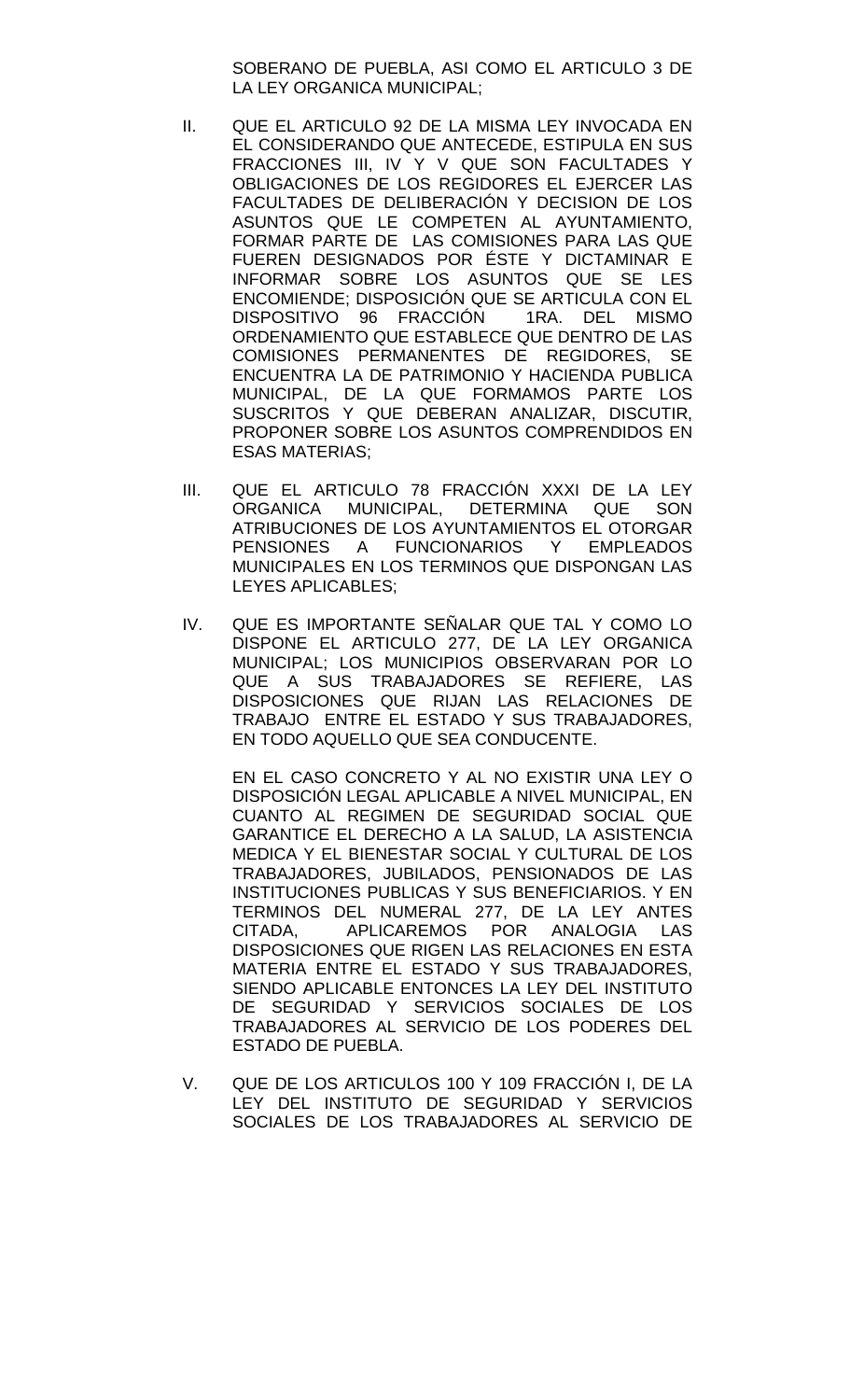LOS PODERES DEL ESTADO DE PUEBLA, PREVÉN QUE CUANDO OCURRA EL FALLECIMIENTO DEL TRABAJADOR O TRABAJADORA POR CAUSAS AJENAS AL SERVICIO, CUALQUIERA QUE SEA SU EDAD Y SIEMPRE QUE HUBIERE COTIZADO AL INSTITUTO POR UN MINIMO DE 15 AÑOS, ASI COMO EL DE UN PENSIONADO, SE GENERARA UNA PENSIÓN, EN ESTE CASO, POR VIUDEZ;

VI. QUE, EL ARTÍCULO 110, DE LA LEY DEL INSTITUTO DE SEGURIDAD Y SERVICIOS SOCIALES DE LOS TRABAJADORES AL SERVICIO DE LOS PODERES DEL ESTADO DE PUEBLA, ESTABLECE: TENDRAN DERECHO A LA PENSIÓN POR VIUDEZ EL CONYUGE DEL TRABAJADOR, JUBILADO O PENSIONADO. A FALTA DE ESTOS TENDRAN DERECHO DE RECIBIR LA PENSIÓN, LA PERSONA QUE PRUEBE HABER VIVIDO CON EL TRABAJADOR, JUBILADO O PENSIONADO, DURANTE LOS DOS AÑOS QUE PRECEDIERON INMEDIATAMENTE A LA MUERTE O CON QUIEN HUBIERE TENIDO HIJOS, SIEMPRE QUE AMBOS HAYAN PERMANECIDO LIBRES DE MATRIMONIO DURANTE EL CONCUBINATO.

SI AL MORIR EL TRABAJADOR, JUBILADO O PENSIONADO, HUBIERE VARIOS CONCUBINAS O CONCUBINOS NINGUNO TENDRA DERECHO A RECIBIR LA PENSION.

VII. QUE EN TERMINOS DEL ARTICULO 109, DE LA LEY DEL INSTITUTO DE SEGURIDAD Y SERVICIOS SOCIALES DE LOS TRABAJADORES AL SERVICIO DE LOS PODERES DEL ESTADO DE PUEBLA, ESTABLECE:

CUANDO OCURRA EL FALLECIMIENTO DEL TRABAJADOR O TRABAJADORA POR CAUSAS AJENAS AL SERVICIO, CUALQUIERA QUE SEA SU EDAD Y SIEMPRE QUE HUBIERE COTIZADO AL INSTITUTO POR UN MINIMO DE 15 AÑOS, ASI COMO EL DE UN PENSIONADO, SE GENERARAN LAS SIGUIENTES PRESTACIONES: SEGÚN PREVIENE ESTA LEY:

- I. PENSION POR VIUDEZ;
- II. PENSION DE ORFANDAD, Y<br>III. PENSION A ASCENDIENTES
- PENSION A ASCENDIENTES EN PRIMER GRADO
- VIII. QUE, EL ARTICULO 117, DE LA LEY DEL INSTITUTO DE SEGURIDAD Y SEVICIOS SOCIALES DE LOS TRABAJADORES AL SERVICIO DE LOS PODERES DEL ESTADO DE PUEBLA, SEÑALA: EL MONTO DE LAS PENSIONES SE CALCULARÁ COMO SIGUE:
	- I. CUANDO EL TRABAJADOR FALLEZCA DESPUES DE 15 AÑOS DE SERVICIO, LA PENSION SERÁ EQUIVALENTE, DURANTE EL PRIMER AÑO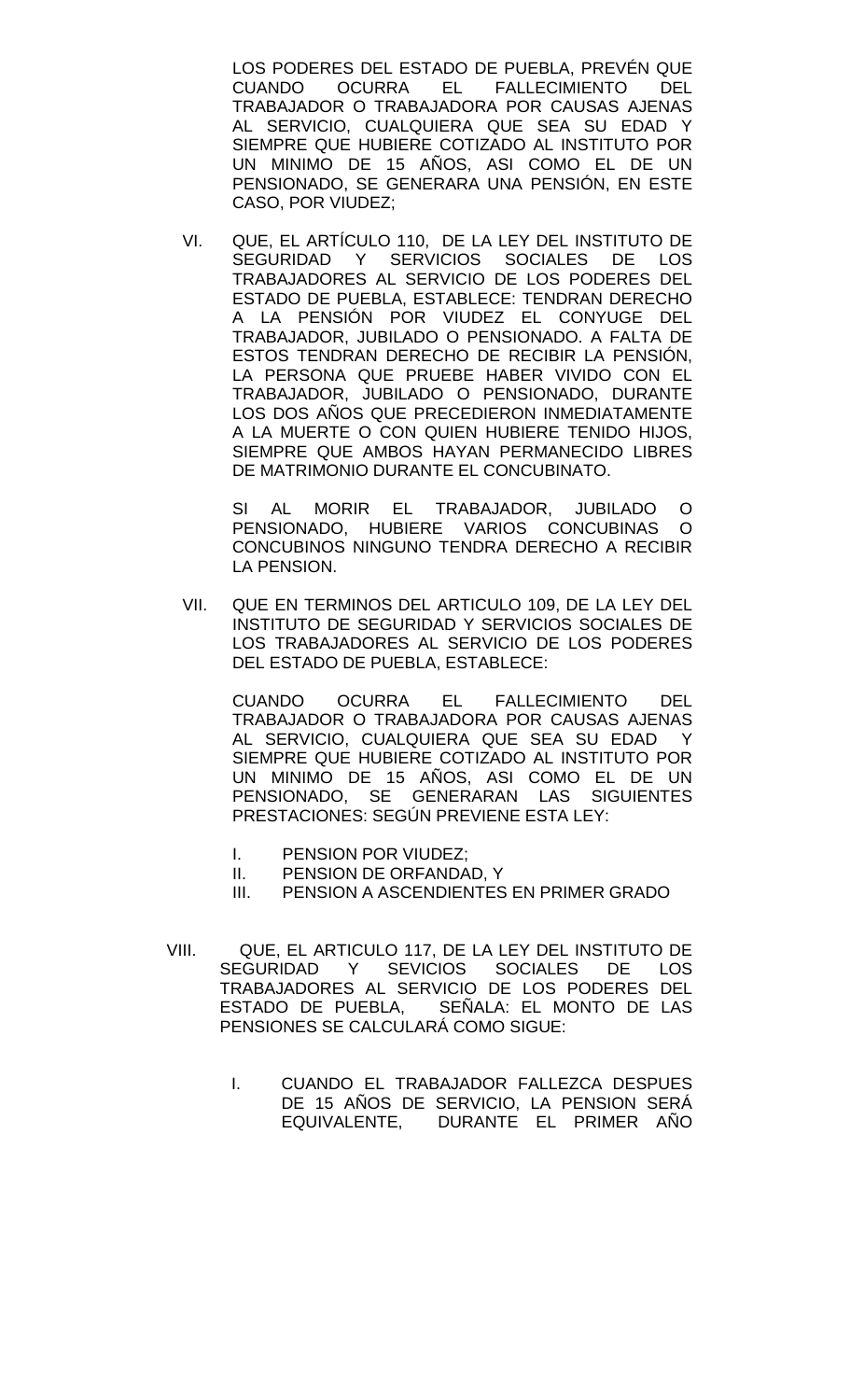POSTERIOR AL DECESO, A LA QUE HUBIERE CORRESPONDIDO AL TRABAJADOR EN LOS TERMINOS DEL ARTICULO 100 DE ESTA LEY.

- II. DURANTE LOS CINCO AÑOS SUCESIVOS SE DISMINUIRÁ UN 5% HASTA EL 75% DE LA PENSIÓN ORIGINAL; Y
- III. AL FALLECER UN JUBILADO O PENSIONADO, SUS DEUDOS, EN EL ORDEN ESTABLECIDO POR ESTA LEY, CONTINUARAN PERCIBIENDO LA PENSION COMO SIGUE:
	- a) EL 100% DEL MONTO ORIGINAL DURANTE EL PRIMER AÑO.
	- b) DEL SEGUNDO AÑO EN ADELANTE SE IRA REBAJANDO UN 5% Y ASI SUCESIVAMENTE HASTA LLEGAR AL 75% DE LA PENSION ORIGINAL.
- IX. POR EL QUE EXISTE SOLICITUD DE LA C. EMILIA IRENE BERISTAIN GONZALEZ RECIBIDA EN LA DIRECCION DE RECURSOS HUMANOS EL DIA 10 DE SEPTIEMBRE DEL 2012, EN LA QUE HACE DEL CONOCIMIENTO DE LA AUTORIDAD MUNICIPAL QUE SU FINADO ESPOSO DE NOMBRE ISRAEL VALENTIN AGUILAR MONTES, FALLECIO EL DIA 20 DE JULIO DEL 2010, QUIEN PRESTO SUS SERVICIOS COMO NOTIFICADOR EN EL AREA DE INGRESOS Y QUE REQUIERE EL PAGO DE LAS PRESTACIONES COMO BENEFICIARIA.

EN CONSECUENCIA SE DEBE DETERMINAR SOBRE LA PROCEDENCIA DE AUTORIZAR LA PENSION DE FALLECIMIENTO DEL TRABAJADOR, ESPECIFICAMENTE POR CONCEPTO DE PENSION POR VIUDEZ A FAVOR DE SU BENEFICIARIA LEGALMENTE RECONOCIDA; ASI COMO, LOS TERMINOS Y MONTOS DE LAS MISMA.

VIII. QUE DE LOS ARCHIVOS DE ESTE HONORABLE AYUNTAMIENTO SE DESPRENDE QUE EL FINADO TRABAJADOR AGUILAR MONTES ISRAEL VALENTIN, LABORO COMO SERVIDOR PUBLICO MUNICIPAL A PARTIR DEL DIECISEIS DE AGOSTO DE MIL NOVECIENTOS OCHENTA Y OCHO.

QUE ES PROCEDENTE OTORGARLE EL 100% DEL ÚLTIMO SALARIO DIARIO QUE RECIBIO EL EXTRABAJADOR, POR LA CANTIDAD DE \$206.06 (DOSCIENTOS SEIS PESOS 06/100 M.N.), ELEVADO A LA QUINCENA, A FAVOR DE SU LEGITIMA BENEFICIARIA LA C. EMILIA IRENE BERISTAIN GONZALEZ.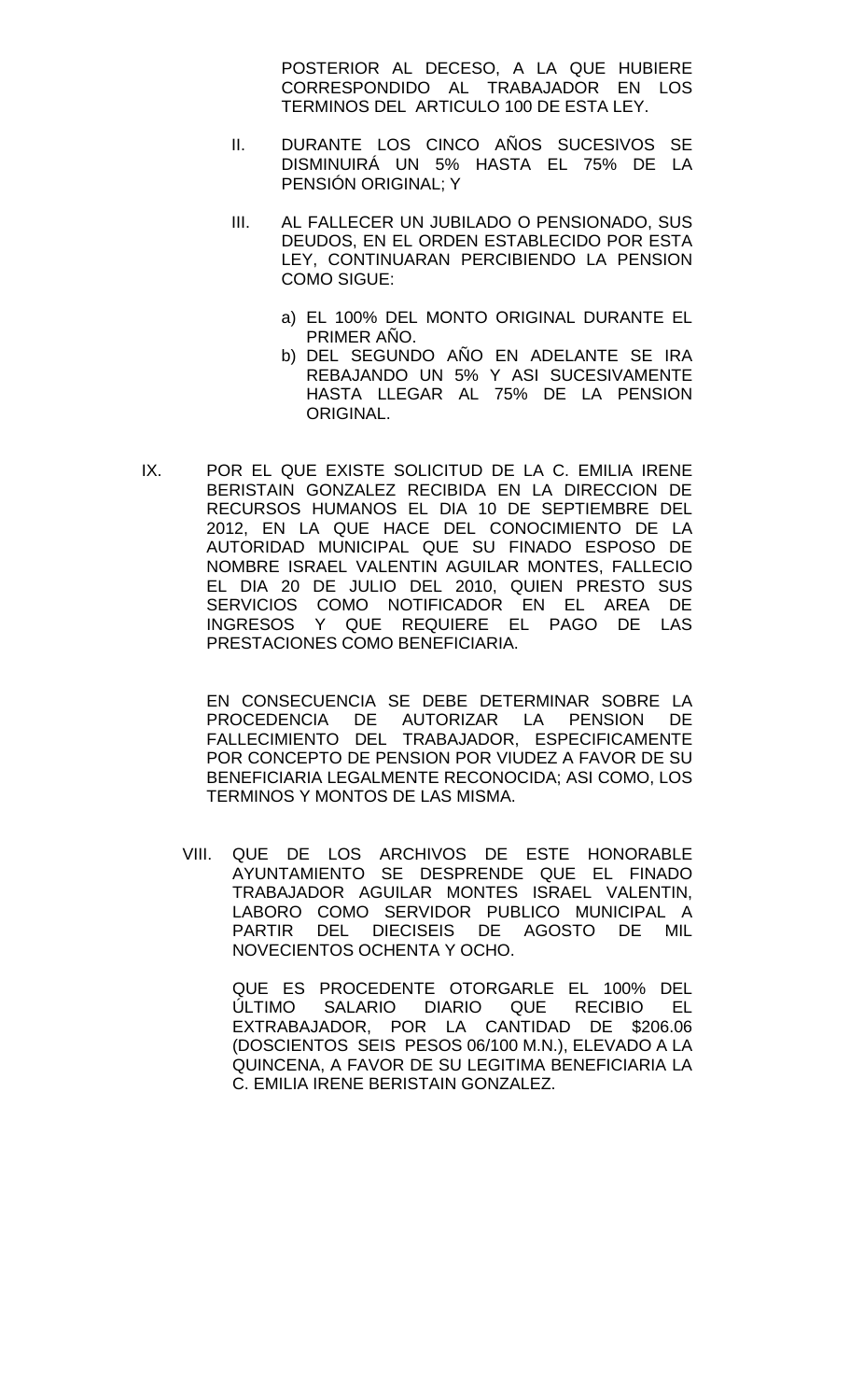A PARTIR DEL SEGUNDO AÑO DE FALLECIMIENTO SE LE REDUCIRÁ UN 5% DE LA PENSION FIJADA, ASI EN LOS AÑOS POSTERIORES SE LE REDUCIRA UN 5%, HASTA LLEGAR A UN MONTO FIJO DEL 75% DEL ULTIMO SALARIO DIARIO.

IX. LAS PENSIONES POR FALLECIMIENTO DE LOS EXTRABAJADORES QUE SE AUTORICE PARA EL OTORGAMIENTO DE PRESTACIONES POR PENSIÓN POR VIUDEZ, CESARÁN POR LAS SIGUIENTES CAUSAS:

## **1.- CON LA MUERTE DE LOS BENEFICIARIOS;**

### **2.- CUANDO LA VIUDA, EL VIUDO O LA CONCUBINA Y EL CONCUBINO CONTRAJERAN MATRIMONIO;**

LOS VIUDOS O CONCUBINOS PENSIONADOS QUE CONTRAIGAN MATRIMONIO, RECIBIRAN COMO UNICA Y ULTIMA PRESTACIÓN, EL IMPORTE DE TRES MESES DE LA PENSION QUE HUBIERAN DISFRUTADO ALGUNO DE ELLOS.

POR LO EXPUESTO EN LOS CONSIDERANDOS QUE ANTECEDEN Y EN USO DE LAS FACULTADES CONFERIDAS SE PROPONE A CONSIDERACIÓN DE ESTE HONORABLE CUERPO COLEGIADO, EL SIGUIENTE:

# **DICTAMEN**

**ÚNICO.-** SE AUTORICE LA PENSIÓN POR FALLECIMIENTO DEL TRABAJADOR QUE EN VIDA LLEVO EL NOMBRE DE ISRAEL VALENTIN AGUILAR MONTES, OTORGÁNDOSE DICHA PRESTACION POR CONCEPTO DE PENSIÓN POR VIUDEZ A FAVOR DE SU BENEFICIARIA LEGALMENTE RECONOCIDA LA C. EMILIA IRENE BERISTAIN GONZALEZ, EN LOS TÉRMINOS, MONTOS Y CONDICIONES PREVISTAS EN LOS CONSIDERANDOS DEL PRESENTE INSTRUMENTO, DEBIÉNDOSE TURNAR COPIA DEL ACUERDO QUE RECAIGA A LA DIRECCIÓN DE RECURSOS HUMANOS Y AREAS CORRESPONDIENTES PARA EL CUMPLIMIENTO CORRESPONDIENTE.– ATENTAMENTE.- COMISIÓN DE PATRIMONIO Y HACIENDA PÚBLICA MUNICIPAL.- TEHUACAN, PUEBLA A 08 DE FEBRERO DE 2013.- C. GABRIELA BRINGAS DELGADO.- REGIDOR PRESIDENTE.- C. GRETA GARCIA SALAZAR.- MIEMBRO DE LA COMISIÓN.- C. HUGO RUBEN BOLAÑOS CABRERA.- MIEMBRO DE LA COMISIÓN.- FIRMAS ILEGIBLES…."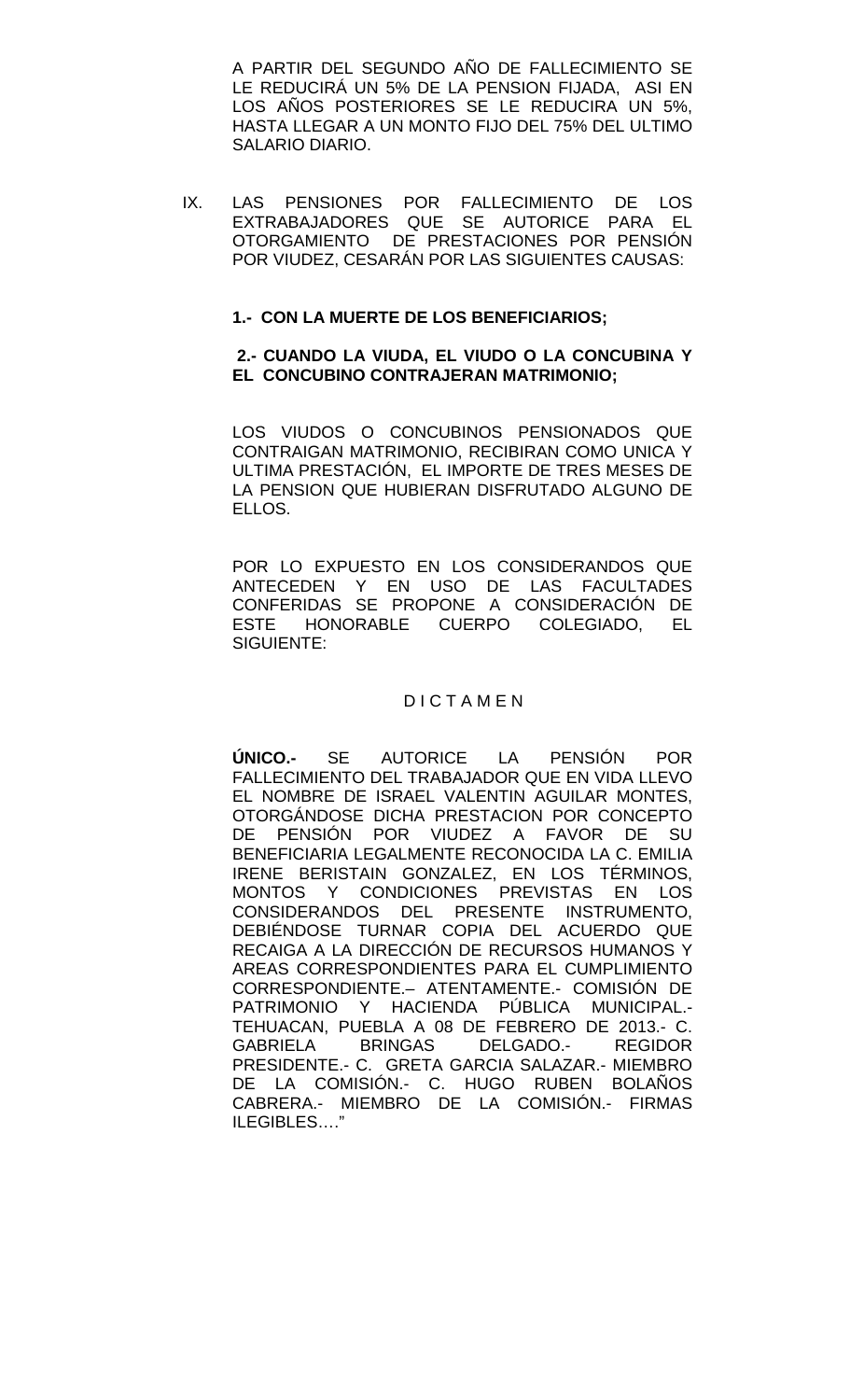SEÑOR PRESIDENTE MUNICIPAL, REGIDORES Y SINDICO MUNICIPAL, EN VOTACIÓN SE LES CONSULTA SI SE APRUEBA LA PROPUESTA PRESENTADA EN CUESTIÓN, LOS QUE ESTÉN POR LA AFIRMATIVA SÍRVANSE MANIFESTARLO LEVANTANDO LA MANO.

HABIÉNDOSE ANALIZADO AMPLIAMENTE EL CONTENIDO DEL DICTAMEN DE REFERENCIA, POR MAYORÍA CON 13 VOTOS A FAVOR, POR PARTE DE LOS INTEGRANTES DEL HONORABLE CABILDO, SE DETERMINA EL SIGUIENTE:

# **A C U E R D O**

**ÚNICO.-** SE AUTORIZA LA PENSIÓN POR FALLECIMIENTO DEL TRABAJADOR QUE EN VIDA LLEVO EL NOMBRE DE ISRAEL VALENTIN AGUILAR MONTES, OTORGÁNDOSE DICHA PRESTACION POR CONCEPTO DE PENSIÓN POR VIUDEZ A FAVOR DE SU BENEFICIARIA LEGALMENTE RECONOCIDA LA C. EMILIA IRENE BERISTAIN GONZALEZ, EN LOS TÉRMINOS, MONTOS Y CONDICIONES PREVISTAS EN LOS CONSIDERANDOS DEL PRESENTE INSTRUMENTO, DEBIÉNDOSE TURNAR COPIA DEL PRESENTE ACUERDO A LA DIRECCIÓN DE RECURSOS<br>HUMANOS Y ARFAS CORRESPONDIENTES PARA FI HUMANOS Y AREAS CORRESPONDIENTES PARA CUMPLIMIENTO CORRESPONDIENTE.

LO ANTERIOR CON FUNDAMENTO EN LOS DISPOSITIVOS LEGALES INVOCADOS EN EL DICTAMEN DE REFERENCIA.

# **COMISIÓN DE SERVICIOS PÚBLICOS MUNICIPALES.- ANÁLISIS, DISCUSIÓN Y EN SU CASO APROBACIÓN DEL DICTAMEN QUE CONTIENE EL REGLAMENTO PARA EL RASTRO MUNICIPAL.**

LOS REGIDORES MANIFIESTAN QUE NO TUVIERON EL REGLAMENTO A LA VISTA DE MANERA PREVIA A ESTE CABILDO, PARA PODER EMITIR SU VOTO, POR LO CUAL SOLICITAN QUE SE PASE A LA COMISIÓN DE INDUSTRIA, COMERCIO, AGRICULTURA Y GANADERÍA PARA SU ANÁLISIS Y EN UNA PRÓXIMA SESIÓN DE CABILDO SE PRESENTE EL DICTAMEN CORRESPONDIENTE.

ASI COMO SE LES ENVIE A CADA UNO DE LOS INTEGRANTES DEL CABILDO PARA SU ANÁLISIS Y PUEDAN EMITIR SU OPINION AL RESPECTO, CUANDO SE PRESENTE EN UNA SESIÓN POSTERIOR.

**ASUNTOS GENERALES.- SECRETARÍA.- EL C. DR. ORLANDO CUALLO CINTA DA CUENTA AL CABILDO DE UN ESCRITO PRESENTADO POR EL C. TEC. VICTOR HUGO JIMENEZ HDEZ. DE: "IMPULSO PERFECTO" CAPACITACION, ACTIVIDADES**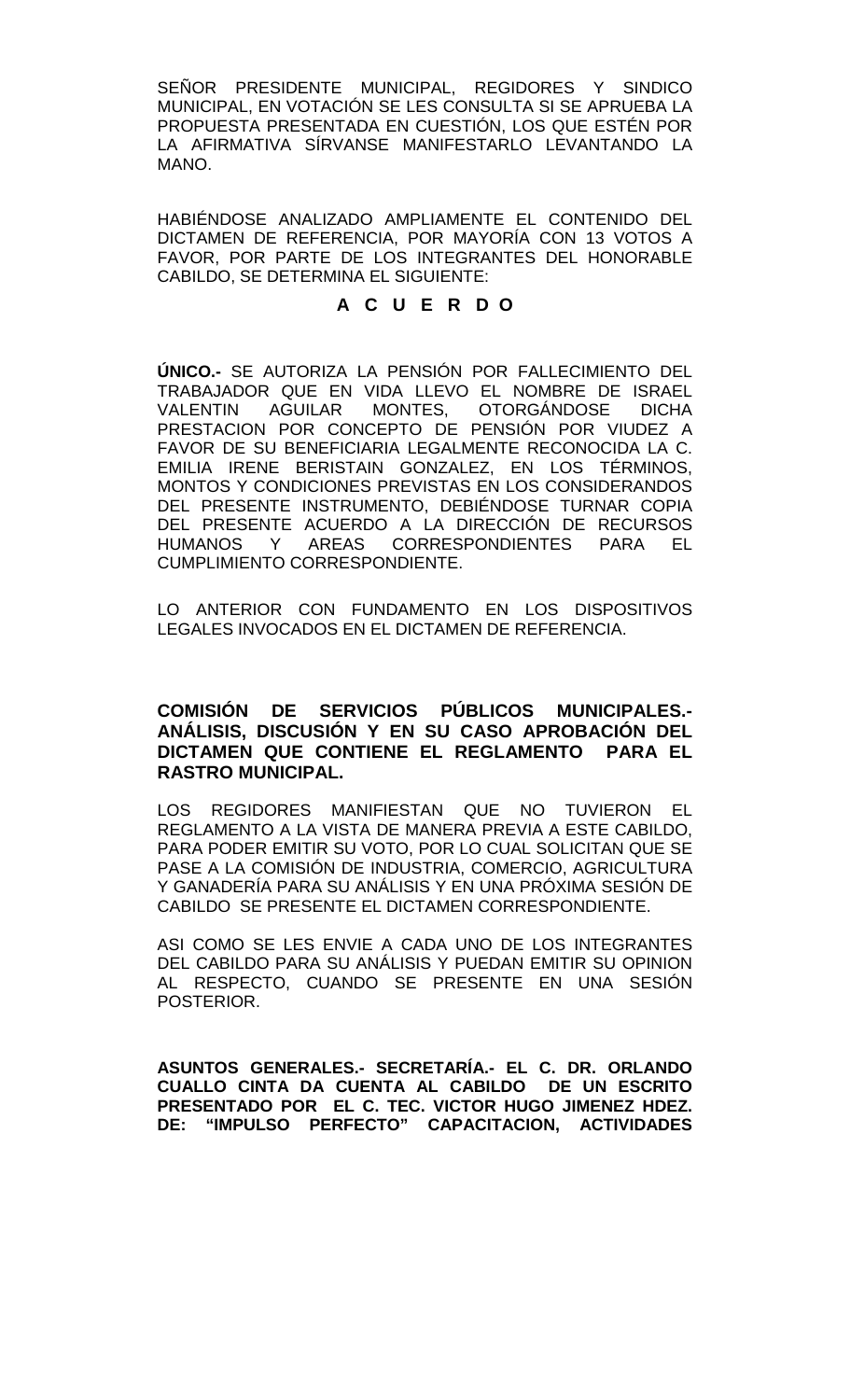## **ARTISTICAS Y REFUERZO SONORO, QUIEN SOLICITA PERMISO PARA EL DESARROLLO DE EXPOFERIA, DENTRO DEL PERIODO COMPRENDIDO DEL 25 DE ABRIL AL 6 DE MAYO DEL 2013.**

PRESENTA UNA PROPUESTA CON EL OBJETO DE ARMAR UN MODELO DE FERIA EXITOSO, CON EL CUAL SE IDENTIFIQUE LA CIUDADANIA DE TEHUACAN, EL PROYECTO REQUIERE DE UNA INVERSION FUERTE Y EL CAPITAL SEGÚN SU PROPUESTA SERA APORTADO POR INVERSIONISTAS DE TEHUACAN Y DE LA EMPRESA IMPULSO PERFECTO, EL COMPROMISO TAMBIEN ES INVOLUCRAR A LOS SECTORES EMPRESARIALES Y COMERCIALES, ASI COMO DAR APERTURA A LOS INTERESADOS EN PARTICIPAR EN EL PROYECTO QUE PRESENTAN, SU OBJETIVO ES LOGRAR UNA FERIA DE MUY BUEN NIVEL Y POSICIONAR LA FERIA DE TEHUACAN EN EL PLANO NACIONAL.

SE DA CUENTA AL CABILDO DE ESTE PROYECTO CON EL PROPÓSITO DE QUE SE DETERMINE QUE RESPUESTA HABRÁ QUE DARSELE AL SOLICITANTE.

HABIENDOSE ANALIZADO AMPLIAMENTE EL CONTENIDO DEL DOCUMENTO QUE SE PRESENTA, SE DETERMINA POR EL CABILDO LO SIGUIENTE:

# **QUE SE PASE A LA COMISIÓN DE INDUSTRIA, COMERCIO, AGRICULTURA Y GANADERÍA PARA SU ESTUDIO.**

**ASUNTOS GENERALES.- EL C. DR. JOSE ORLANDO CUALLO CINTA, DA CUENTA AL CABILDO DEL CONTENIDO DEL MEMORANDUM NUM. 61, DE FECHA 8 DE FEBRERO DEL PRESENTE AÑO, PRESENTADO POR EL C. ARQ. ALFREDO ARREOLA FLORES Y LIC. MARISOL BERNARD MARTINEZ, SECRETARIO Y DIRECTORA RESPECTIVAMENTE DE**  URBANO, MEDIANTE EL CUAL DAN **CUMPLIMIENTO AL PUNTO DE ACUERDO TOMADO EN LA SESION DE CABILDO DE FECHA 5 DE FEBRERO DEL AÑO EN CURSO CON RELACION AL PUNTO TRATADO Y QUE CORRESPONDE A:" …. COMISION DE DESARROLLO URBANO Y OBRAS PUBLICAS.- ANÁLISIS, DISCUSIÓN Y EN SU CASO APROBACIÓN DEL DICTAMEN QUE CONTIENE "LICENCIA DE USO DE SUELO PARA RESTAURANTE O MARISQUERIA CON VENTA DE BEBIDAS ALCOHOLICAS CON LOS ALIMENTOS", PARA EL PREDIO UBICADO EN CALLE 2 SUR NUM. 208, A SOLICITUD DE LA C. ANDREA LYDIA MENDEZ** 

SENORES REGIDORES COMO RECORDARAN EL ACUERDO TOMADO RESPECTO AL PUNTO MENCIONADO CON ANTERIORIDAD FUE EL SIGUIENTE:

*"… A C U E R D O*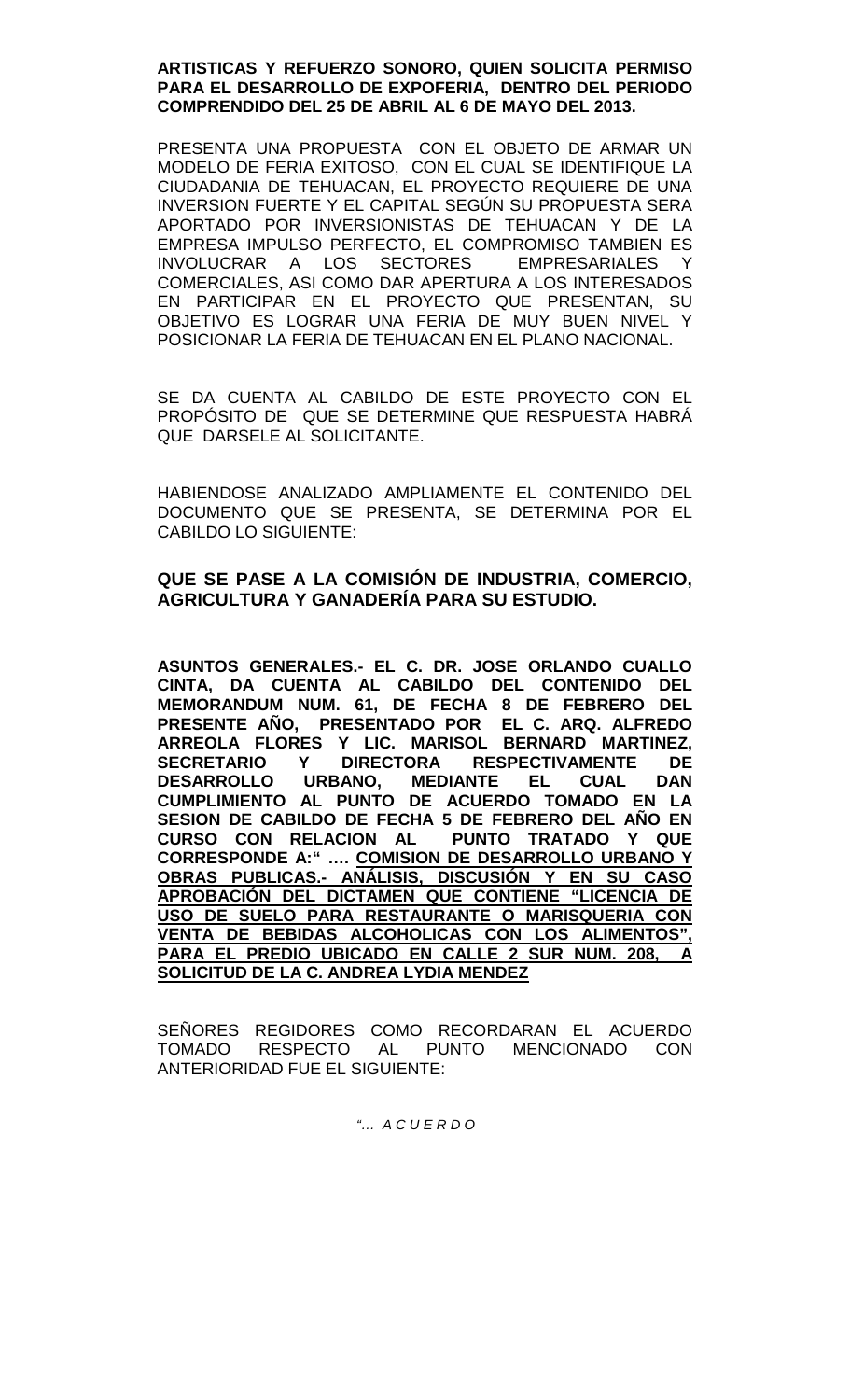*PRIMERO.- SE APRUEBA LA LICENCIA DE USO DE SUELO, CON LA CONDICION DE QUE SE CORRIJA POR PARTE DE LA DIRECCION DE DESARROLLO URBANO EL NUMERO OFICIAL CORRESPONDIENTE.*

*SEGUNDO.- UNA VEZ QUE HAYA SIDO CORREGIDO EL NUMERO OFICIAL DE REFERENCIA, INFORME A ESTA SECRETARIA PARA QUE EL PRESENTE DICTAMEN SURTA LOS EFECTOS CORRESPONDIENTES Y SE PROCEDA A EL OTORGAMIENTO Y EXPEDICIÓN DE LICENCIA DE USO DE SUELO, ESPECÍFICAMENTE PARA "RESTAURANTE O MARISQUERÍA CON VENTA DE BEBIDAS ALCOHÓLICAS CON LOS ALIMENTOS", CUYA INSTALACIÓN Y FUNCIONAMIENTO SE PRETENDE EN EL INMUEBLE UBICADO EN CALLE DOS SUR NUMERO QUE CORRESPONDA, DEL CENTRO DE ESTA CIUDAD; TODA VEZ QUE TAL Y COMO SE HA PLASMADO EN EL CUERPO DEL PRESENTE DICTAMEN, EL USO PRETENDIDO ES COMPATIBLE CON LA ZONIFICACIÓN DE ACUERDO A LO ESTABLECIDO EN EL PROGRAMA ACTUAL DE DESARROLLO URBANO SUSTENTABLE DEL CENTRO DE POBLACIÓN DE ESTA CIUDAD.- COMISIÓN DE DESARROLLO URBANO Y OBRAS PÚBLICAS…."*

POR LO QUE ME PERMITO DAR A CONOCER EL CONTENIDO DEL MEMORANDUM NUM. 51, GIRADO POR LA DIRECCION DE DESARROLLO URBANO Y RECEPCIONADO EN ESTA SECRETARIA A MI CARGO EL DIA 8 DE FEBRERO DEL AÑO 2013, REGISTRADO CON EL FOLIO 000702, MISMO QUE A LA LETRA DICE:

".. DR. ORLANDO CUALLO CINTA.- SECRETARIO GENERAL DEL AYUNTAMIENTO.- POR MEDIO DEL PRESENTE RECIBA UN CORDIAL Y AFECTUOSO SALUDO, AL MISMO TIEMPO HAGO DE SU CONOCIMIENTO QUE EN RELACION A SU SIMILAR NUMERO 269/2013, POR EL CUAL SOLICITA SE CORRIJA EL DOMICILIO DEL LOCAL DONDE SE PRETENDE INSTALAR UN RESTAURANTE O MARIQUERIA CON VENTA DE BEBIDAS ALCOHOLICAS CON LOS ALIMENTOS PARA EL PREDIO UBICADO EN CALLE 2 SUR NUMERO "208".

PRIMERO.- QUE CON FECHA CINCO DE FEBRERO DEL AÑO EN CURSO LA DIRECCION DE DESARROLLO URBANO REALIZO INSPECCION FISICAMENTE EN EL INMUEBLE, ADVIRTIENDO QUE EL MISMO NO CUENTA CON PLACA DE NUMERO OFICIAL NI ALGÚN OTRO ELEMENTO QUE LO IDENTIFIQUE EN NOMENCLATURA, AL IGUAL QUE LOS LOCALES CONTIGUOS.

SEGUNDO.- QUE DE ACUERDO AL OFICIO NUMERO 2819 EMITIDO POR LA DIRECCION DE DESARROLLO URBANO CON FECHA DE EXPEDICION VEINTITRES DE NOVIEMBRE DE DOS MIL DOCE, AL PREDIO UBICADO EN LA CALLE DOS SUR, IDENTIFICADO CON EL NUMERO DE CUENTA PREDIAL U-86865, A NOMBRE DE LA C. NICTE ILIANA MOHRHADTD, LE CORRESPONDE EL NUMERO OFICIAL 121 (CIENTO VEINTIUNO) TERCERO.- SE TIENE POR PRESENTADO ANTE LA DIRECCION DE DESARROLLO URBANO CON FECHA SIETE DE FEBRERO DEL AÑO EN CURSO, EL OFICIO CON NUMERO 235 MEDIANTE EL CUAL LA PROPIETARIA HACE LA ACLARACION CORRESPONDIENTE.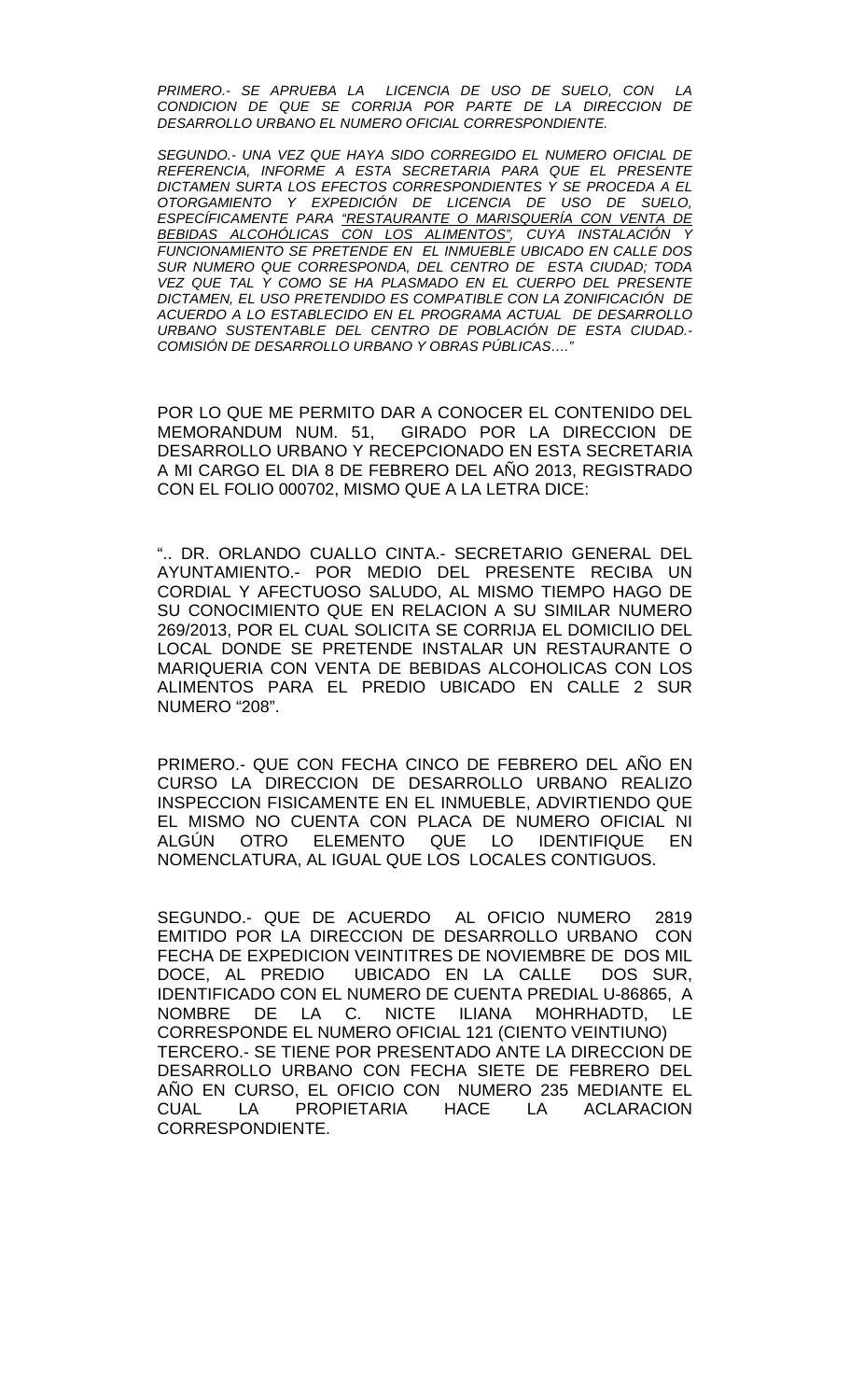POR LO QUE, TODA VEZ QUE SE HAN REALIZADO LAS CORRECCIONES PERTINENTES, ANEXO AL PRESENTE HAGO LLEGAR A USTED EL DICTAMEN EN CUESTION.- SIN MAS POR EL MOMENTO, QUEDO DE USTED.- VO. BO. SECRETARIO DE DESARROLLO URBANO, OBRAS PÚBLICAS, MEDIO AMBIENTE Y ECOLOGIA.- ARQ. ALFREDO ARREOLA FLORES.- DIRECTORA DE DESARROLLO URBANO.- LIC. MARISOL BERNARD MARTINEZ.- FIRMAS ILEGIBLES…."

POR LO QUE EN DICHO MEMORANDUM YA SE COMUNICA A ESTA SECRETARIA A MI CARGO QUE YA SE REALIZO LA CORRECCION AL NUMERO OFICIAL SEÑALADO **AL PREDIO UBICADO EN CALLE 2 SUR Y QUE LE CORRESPONDE EL 121,** POR LO CONSIGUIENTE SE HA DADO CUMPLIMIENTO AL ACUERDO TOMADO EN LA SESION DE CABILDO DE FECHA 5 DE FEBRERO DEL AÑO 2013 Y SE CONSIDERA DEBIDAMENTE REQUISITADO EL CONTENIDO DEL SEGUNDO PUNTO DE ACUERDO TOMADO EN LA SESION DE CABILDO DE REFERENCIA, RESPECTO A LA EXPEDICION DE CONSTANCIA DE USO DE SUELO.

LOS INTEGRANTES DEL CABILDO SE DAN POR ENTERADOS DE LA INFORMACION VERTIDA CON ANTERIORIDAD POR PARTE DEL SECRETARIO DEL AYUNTAMIENTO Y SE DA POR CUMPLIDA LA INSTRUCCIÓN GIRADA A LA DIRECCION DE DESARROLLO URBANO, NO EXISTIENDO INCONVENIENTE ALGUNO AL RESPECTO.

NO HABIENDO ASUNTO QUE TRATAR SE DA POR TERMINADA LA PRESENTE SESIÓN DE CABILDO, SIENDO LAS OCHO HORAS CON TREINTA MINUTOS DEL DÍA ONCE DE FEBRERO DEL AÑO DOS MIL TRECE, PROCEDIENDOSE A LEVANTAR LA PRESENTE ACTA QUE FIRMAN LOS QUE EN ELLA INTERVINIERON.- DOY FE.--

# **SECRETARIO DEL H. AYUNTAMIENTO**

# **C. JOSÉ ORLANDO CUALLO CINTA.**

**C. ELISEO LEZAMA PRIETO \_\_\_\_\_\_\_\_\_\_\_\_\_\_\_\_\_\_\_\_\_\_**

**C. HUGO RUBEN BOLAÑOS CABRERA \_\_\_\_\_\_\_\_\_\_\_\_\_\_\_\_\_\_\_\_\_\_**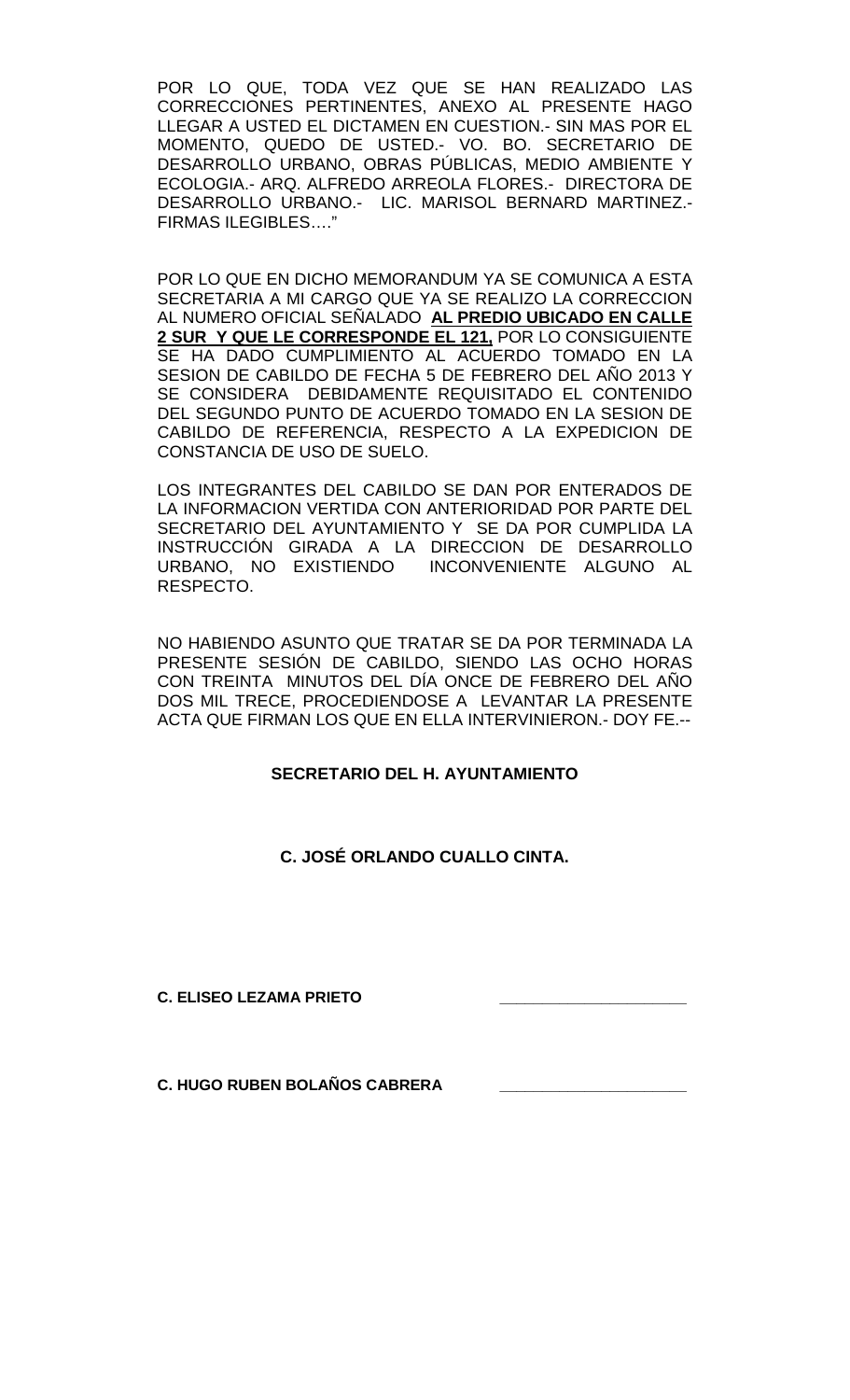**C. GABRIELA BRINGAS DELGADO \_\_\_\_\_\_\_\_\_\_\_\_\_\_\_\_\_\_\_\_\_\_ C. CARLOS ARENAS GUTIERREZ \_\_\_\_\_\_\_\_\_\_\_\_\_\_\_\_\_\_\_\_\_\_ C. GRETA GARCIA SALAZAR \_\_\_\_\_\_\_\_\_\_\_\_\_\_\_\_\_\_\_\_\_\_ C. CLOTILDE EFREN JUVENCIO PASTRANA \_\_\_\_\_\_\_\_\_\_\_\_\_\_\_\_\_\_\_\_\_\_ C. MANUEL MARCELINO JIMENEZ LOPEZ \_\_\_\_\_\_\_\_\_\_\_\_\_\_\_\_\_\_\_\_\_\_ C. LAURA DEL ROSARIO WUOTTO DIAZ CEBALLOS \_\_\_\_\_\_\_\_\_\_\_\_\_\_\_\_\_\_\_\_\_\_ C. ARNULFO HERNANDEZ JUAREZ \_\_\_\_\_\_\_\_\_\_\_\_\_\_\_\_\_\_\_\_\_\_ C. ALMA ROSA GARCIA VEGA \_\_\_\_\_\_\_\_\_\_\_\_\_\_\_\_\_\_\_\_\_\_ C. ISAAC AGUILAR SANCHEZ \_\_\_\_\_\_\_\_\_\_\_\_\_\_\_\_\_\_\_\_\_\_ C. CARLOS CADENA CORONA \_\_\_\_\_\_\_\_\_\_\_\_ C. ENRIQUE BUSTOS FLORES \_\_\_\_\_\_\_\_\_\_\_\_\_\_ C. ROBERTO IVÁN LINARES CHÁVEZ SÍNDICO MUNICIPAL**